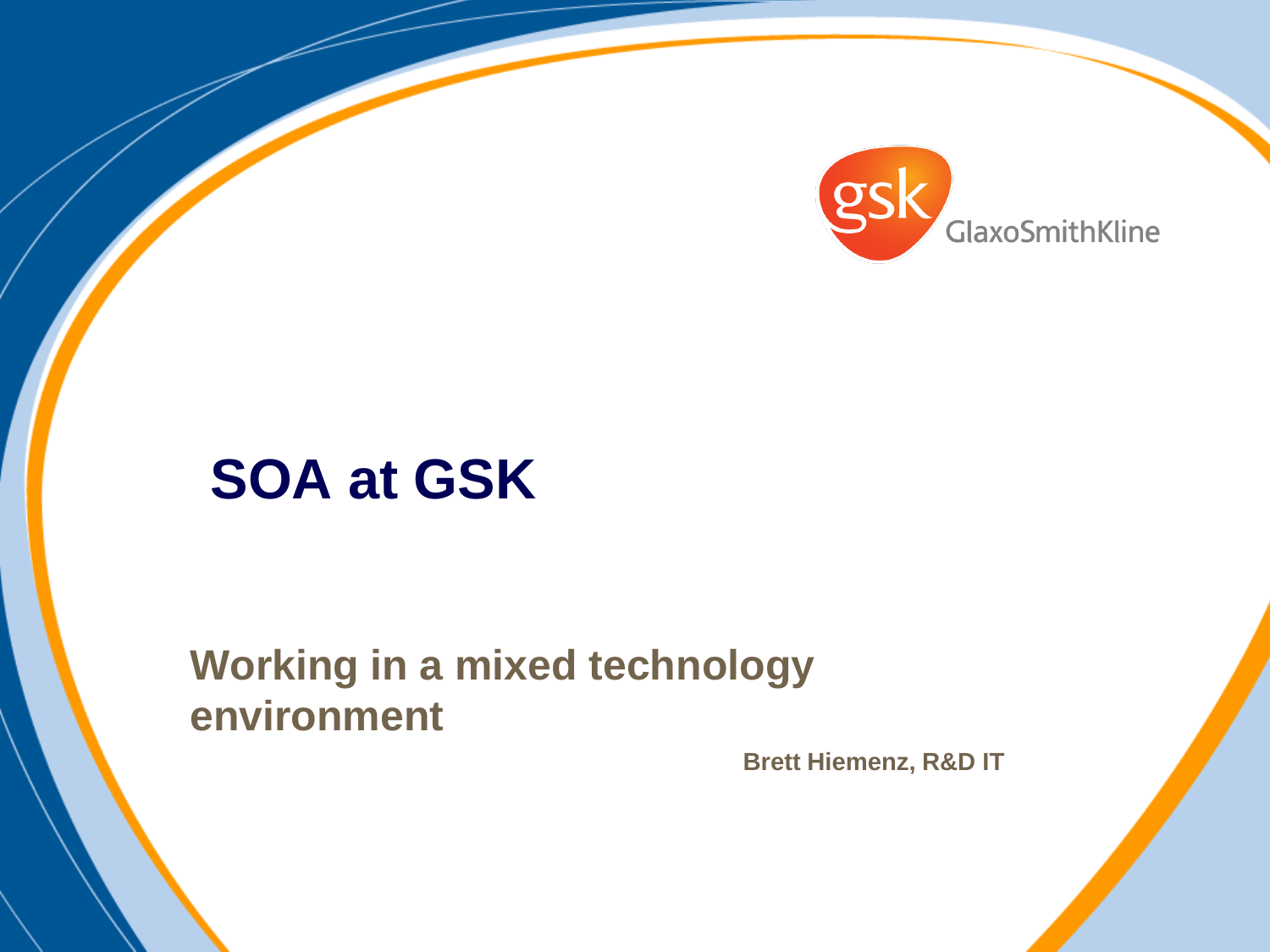

#### History of **Service-Oriented Architecture** (SOA) in GSK Chemistry IT

- What we've learned
- Current status
- Web service case studies: **property calculation**, **structure search** and **structure format translation**.
	- Issues each raised by mixed technology environment (hardware, platform and structure representation)
	- Examples of problems (Formats, batching, cross databases etc)
- Mixed database technology federated under web services
	- Examples of problems and current status.
- What's next for SOA?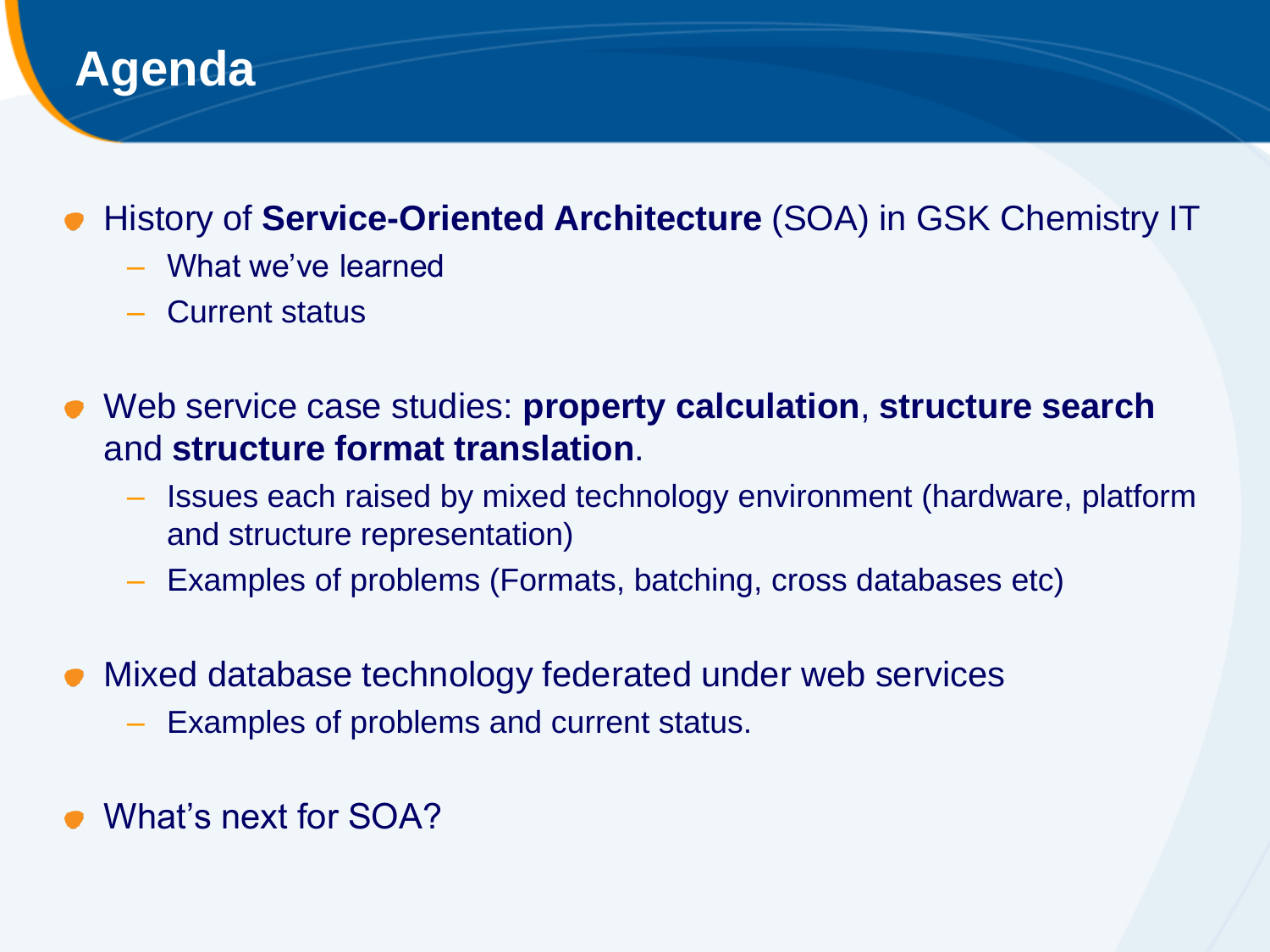#### Historical Perspective 1

- Web Services in Chemistry began at GSK at merger between Glaxo and SmithKline Beecham.
- Around 2000, a proof of concept ran to show it was possible to retrieve data from the two companies legacy systems using web services.

**Chemistry Information Service** was born, then rapidly and iteratively improved.

- New methods added for **structure search** and **structure formatting**
- Data returned in the format the user needed: **SMILES**, **mol** or **chime** string.
- **CIS2** introduced formal SOAP and improved performance.
- At its peak CIS2 provided approx **500,000** id conversions per day.
- **CIS3** moved bespoke C++ code to Java web services stack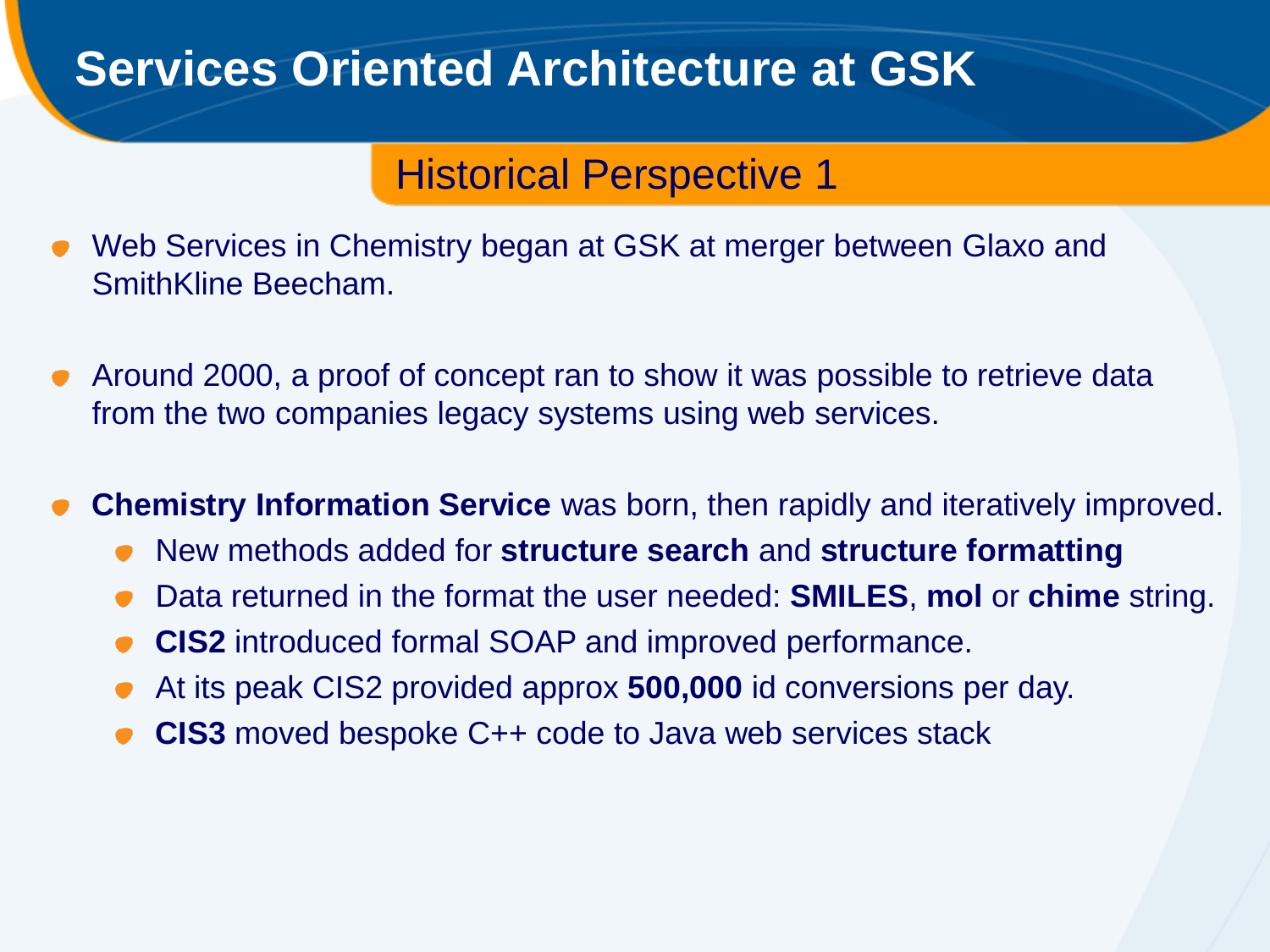#### Historical Perspective 2

- CIS has served numerous clients for nearly 10 years
	- **Chemfido** was among the first clients to fetch data from CIS1
	- Chemfido evolved into **Chemretriever** (finally retired in 2009).
	- **Chemically Aware Spreadsheet** uses all the current CIS3 methods and is still on the current desktop.
- GSK saw many benefits from the CIS web service experiment...
	- CIS **federated structure searches** across Thor and MDL ISIS/Host databases on VMS and Unix
	- Structure normalization rules differed between legacy companies, so services delivered a **common structure format** to the desktop.
- As well as the growing pains of web services
	- XML standard was still evolving, GSK's own standard was used
	- SOAP standard not yet available, used **custom XML**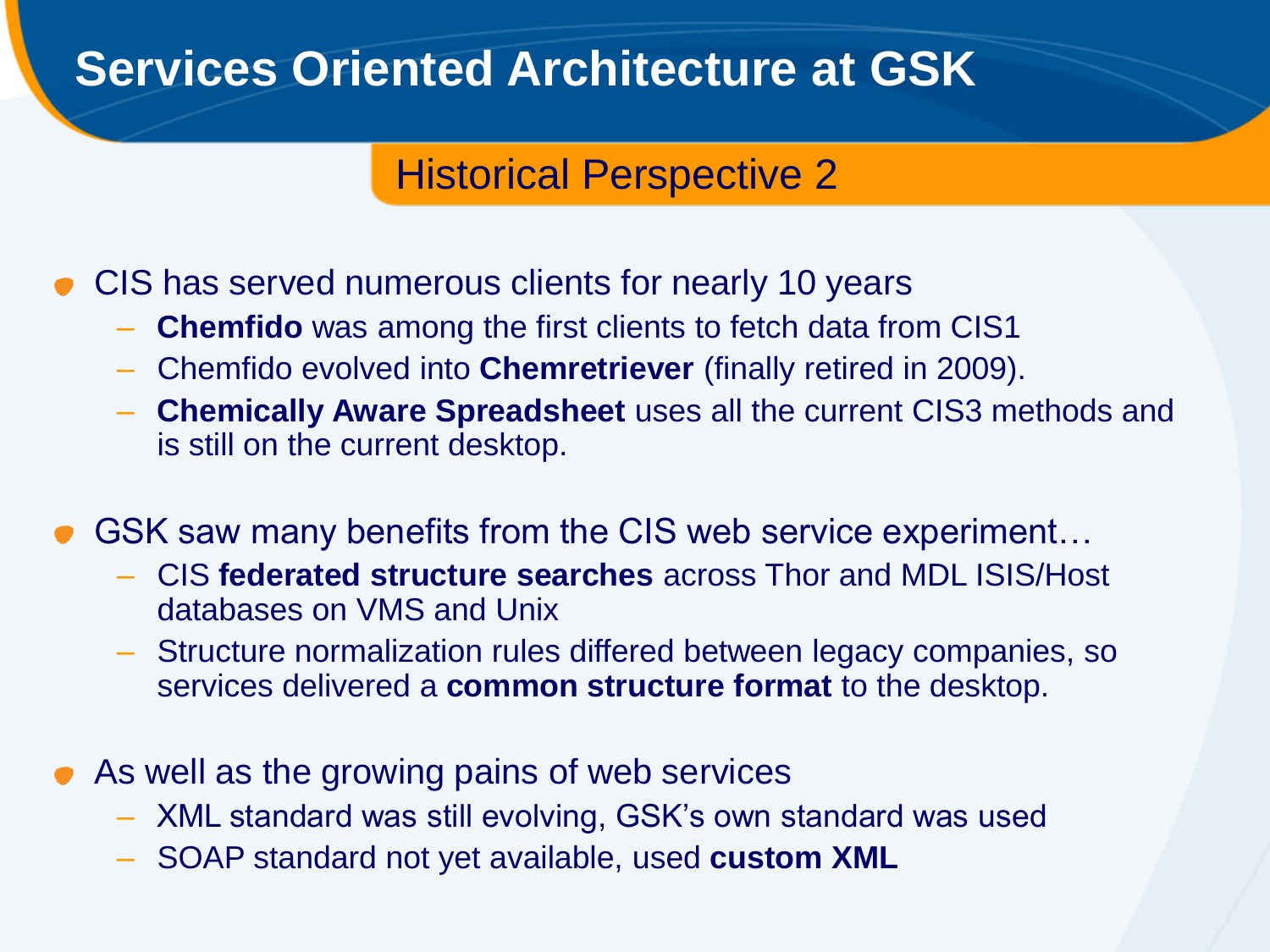#### Historical Perspective 3

- CIS1 moved to CIS2 which was SOAP compliant. Also redirected CIS1 to CIS2 to avoid remediation of legacy clients.
	- Re-pointing services to maintain backwards compatibility has caused problems in retiring legacy services
- **Property Information Service** (PIS) also started around 2000 for simple property calculation from structure.
	- **Modularity** was introduced to add new properties from any vendor (ACD labs properties, CLogP/CMR from Biobyte, various toolkits to calculate SMARTS based properties.
	- Decision to put all responses for a property (e.g. CMR) in a single XML tag based on original limitations still needs to be remedied.
	- Many clients are still using this service.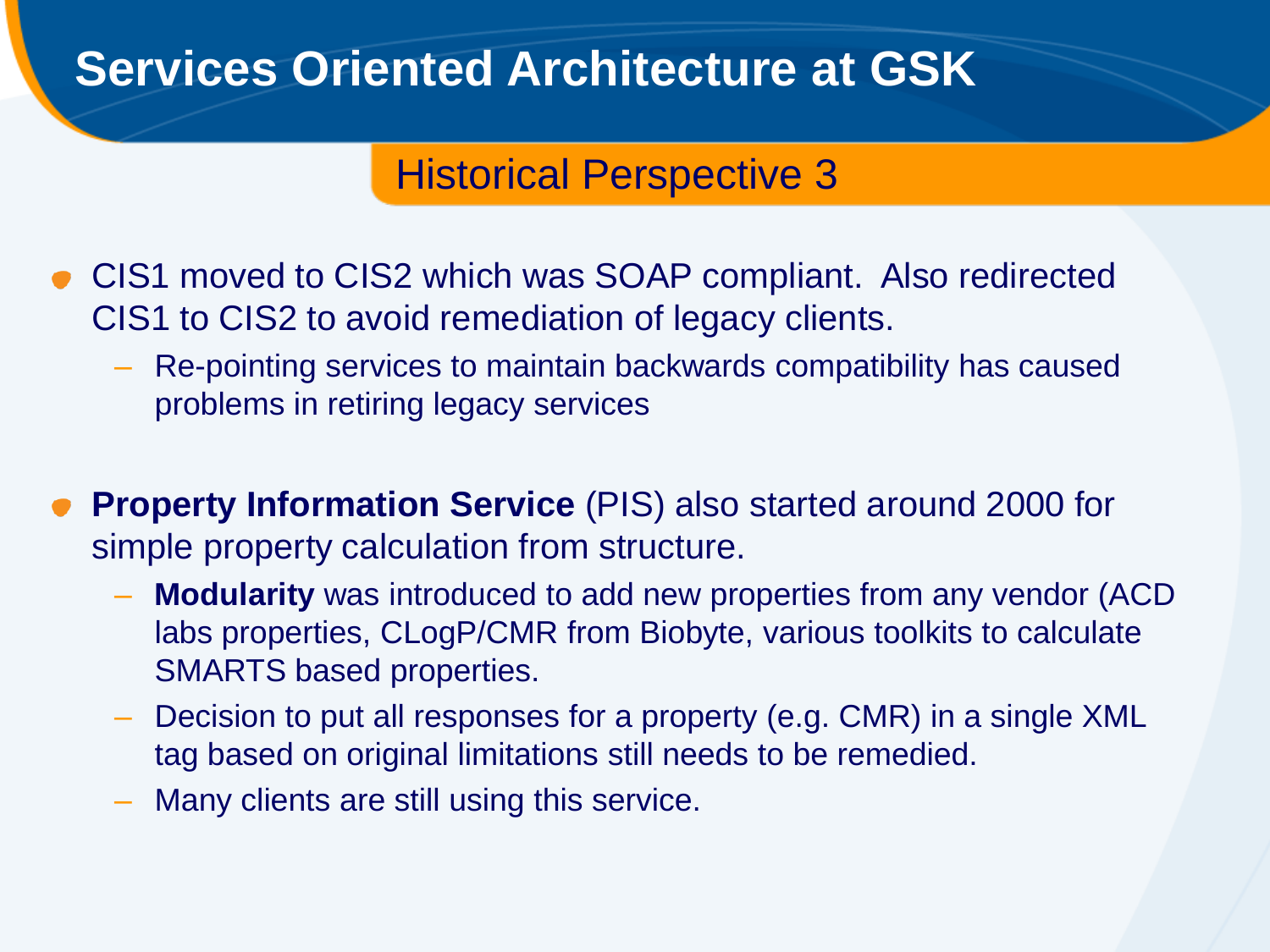#### Lessons from history 1

- **Simple responses** most successful at first.
	- Id to structure and substructure search features were enabled early but not heavily used until better standards emerged.
- Reliable SMARTS input was tricky
	- No good **SMARTS to molfile converters** when we began.
	- Conversion from a SMARTS to a molfile query was written in-house to give the expected behaviour. (in Fortran!).
	- Rendering of SMARTS is an issue to this day.
- **Granularity** of services needs careful thought.
	- Domain level granular pieces of workflow are best.
	- Not atoms-bonds and not 'big picture' ideas.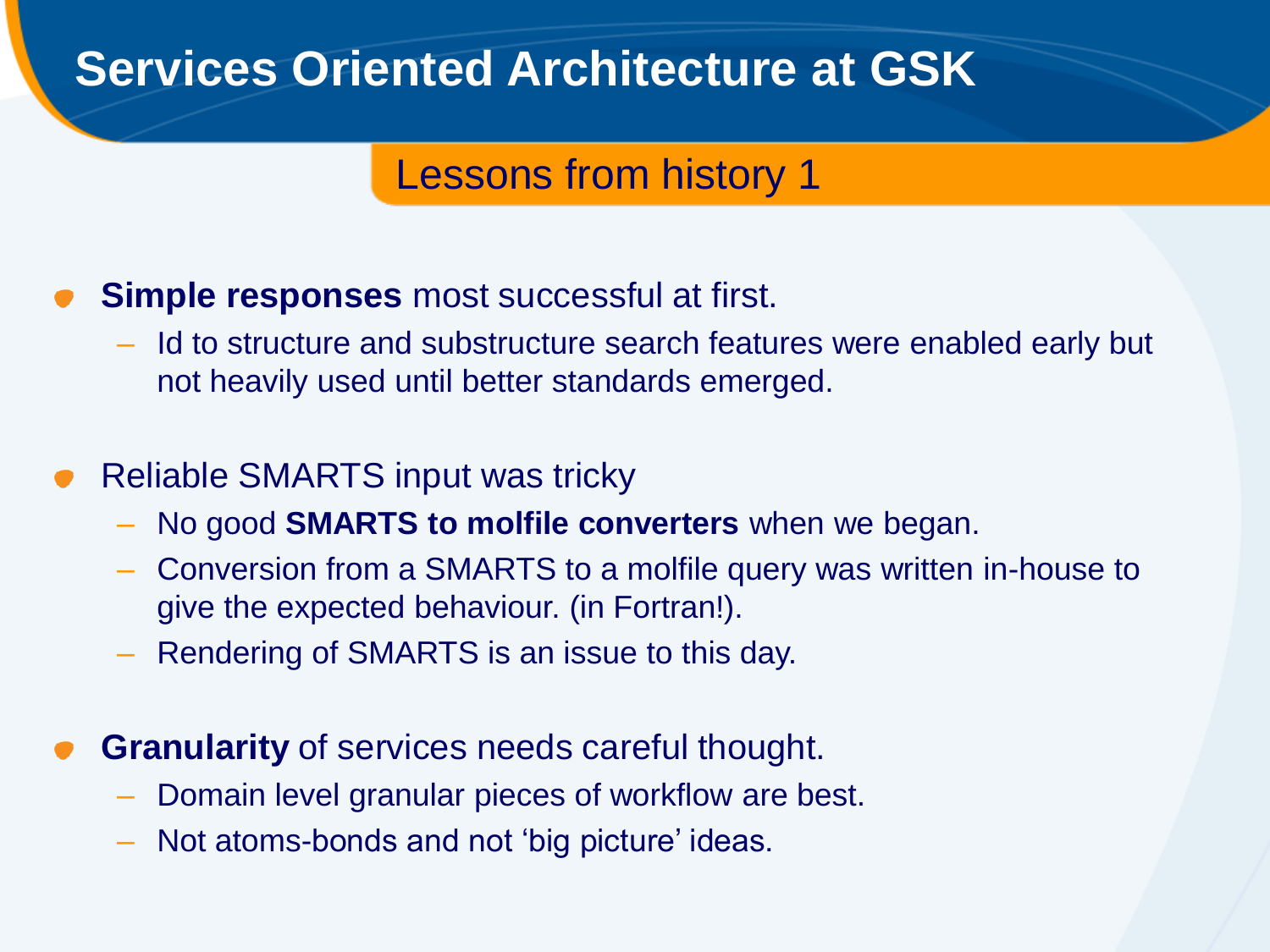#### Lessons from history 2

'Overselling' of web services as 'the solution' based on examples that worked well led to inappropriate use. Over time the boundaries of what works well and what does not have moved.

- **Complex input** and **iterative workflows** did not lend themselves to Web services. User groups chose to use 'faster' bespoke code.
- **Library enumeration** and **library design workflow** web services were deemed too complex.
- A **multi-objective optimisation service** has very complex input but is still in use.
- Very large data response for **HTS data** too slow. XML results were **too bulky**, and new methods that pass by reference were not adopted.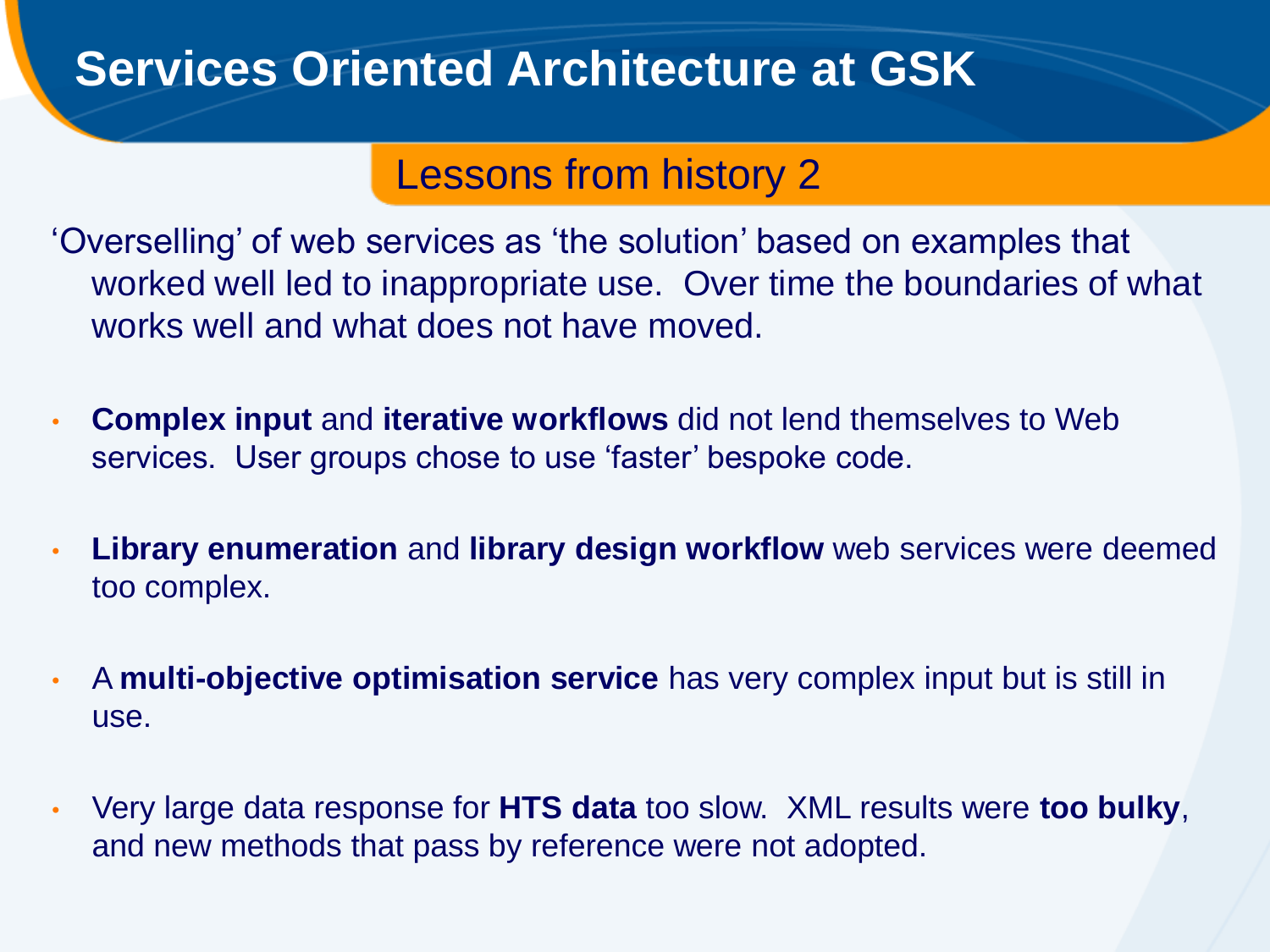### **The SOA situation in 2009?**

- Multiple web services exist, some deprecated, with **multiple vendor technologies** under them.
- Reliance on web services means they had to be robust. Issues with single point of failure and **load-balancing** across servers were resolved via **F5 hardware**.
- Use of IBM for **Service-Oriented Architecture Registry** (SOAR), allowing services to be 'discoverable'.
- Web service infrastructure now serves a variety of client technologies.
	- **Workflow** (InforSense and PipelinePilot)
	- **Thin Clients** (ASP pages, JSP pages, CGI pages)
	- **Thick Clients** (Excel macros, Java and .NET apps, COM components)
	- **Scripting Clients** (Perl, Python, Jython, Groovy…….)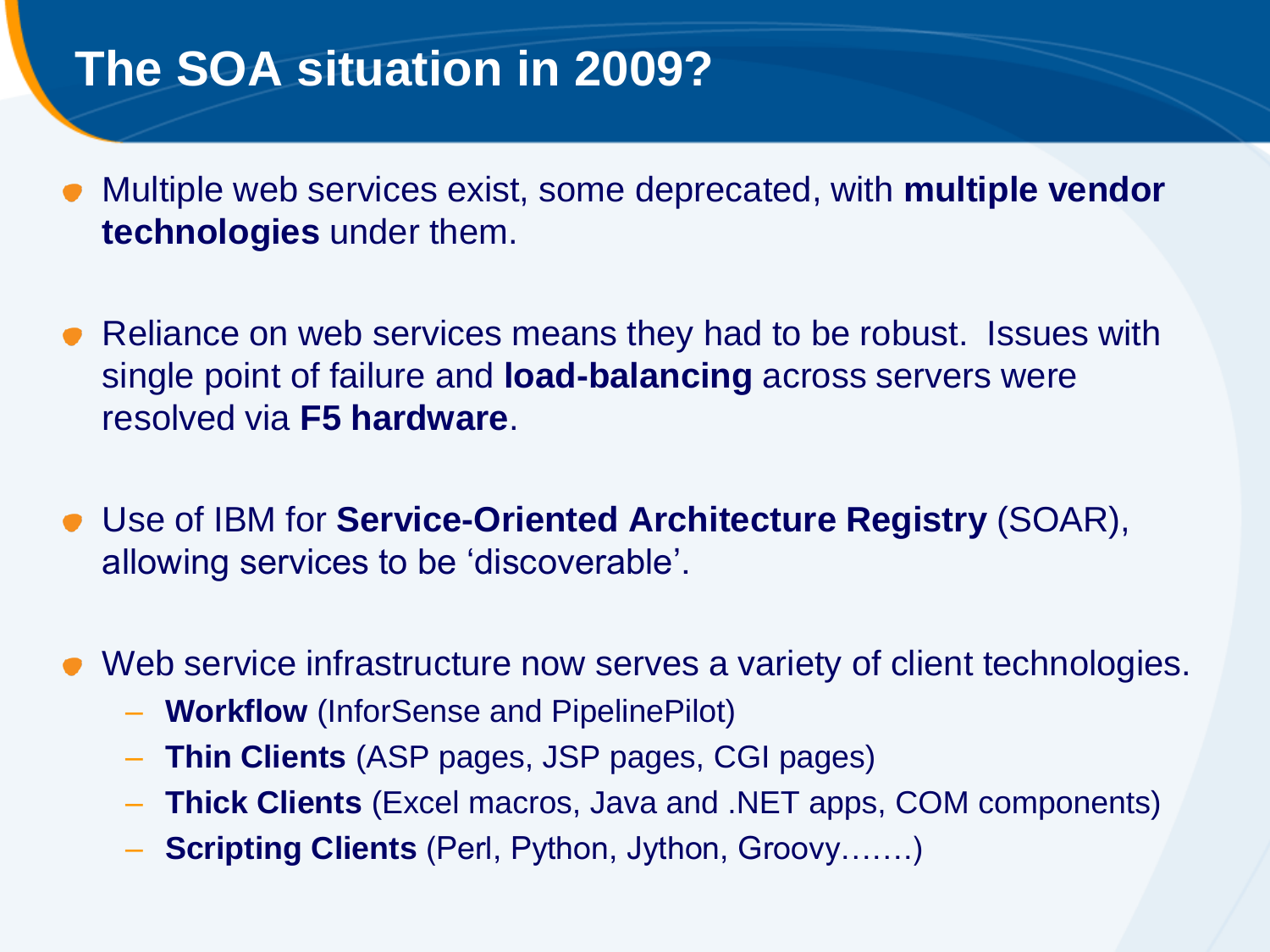# **Some current key chemistry web services at GSK**

| <b>Service</b>                       | <b>Function</b>                                                   | <b>Hits / Day</b> |
|--------------------------------------|-------------------------------------------------------------------|-------------------|
| <b>Chemistry Lookup</b>              | any id to a structure in specified format                         | 8000              |
| <b>Structure Search</b>              | searching both against databases and<br>in defined lists          | 100               |
| <b>Structure Format Translation</b>  | convert anything to anything                                      | 11,000            |
| <b>Inventory Query</b>               | how much of this is available                                     | 1300              |
| <b>Simple Property Calculation</b>   | 1:1 property responses                                            | 10,500            |
| <b>Predictive Model Calculations</b> | complex calculation response                                      | 150               |
| <b>Compound and Lot Registration</b> | standardized access to compound and<br>sample registry submission | 10                |
| CIS <sub>2</sub>                     | Lookup, search, translation. Slated for<br>retirement next month  | 5,000             |

These services deal with multiple vendor technologies behind the scenes which still leads to issues with standardizing responses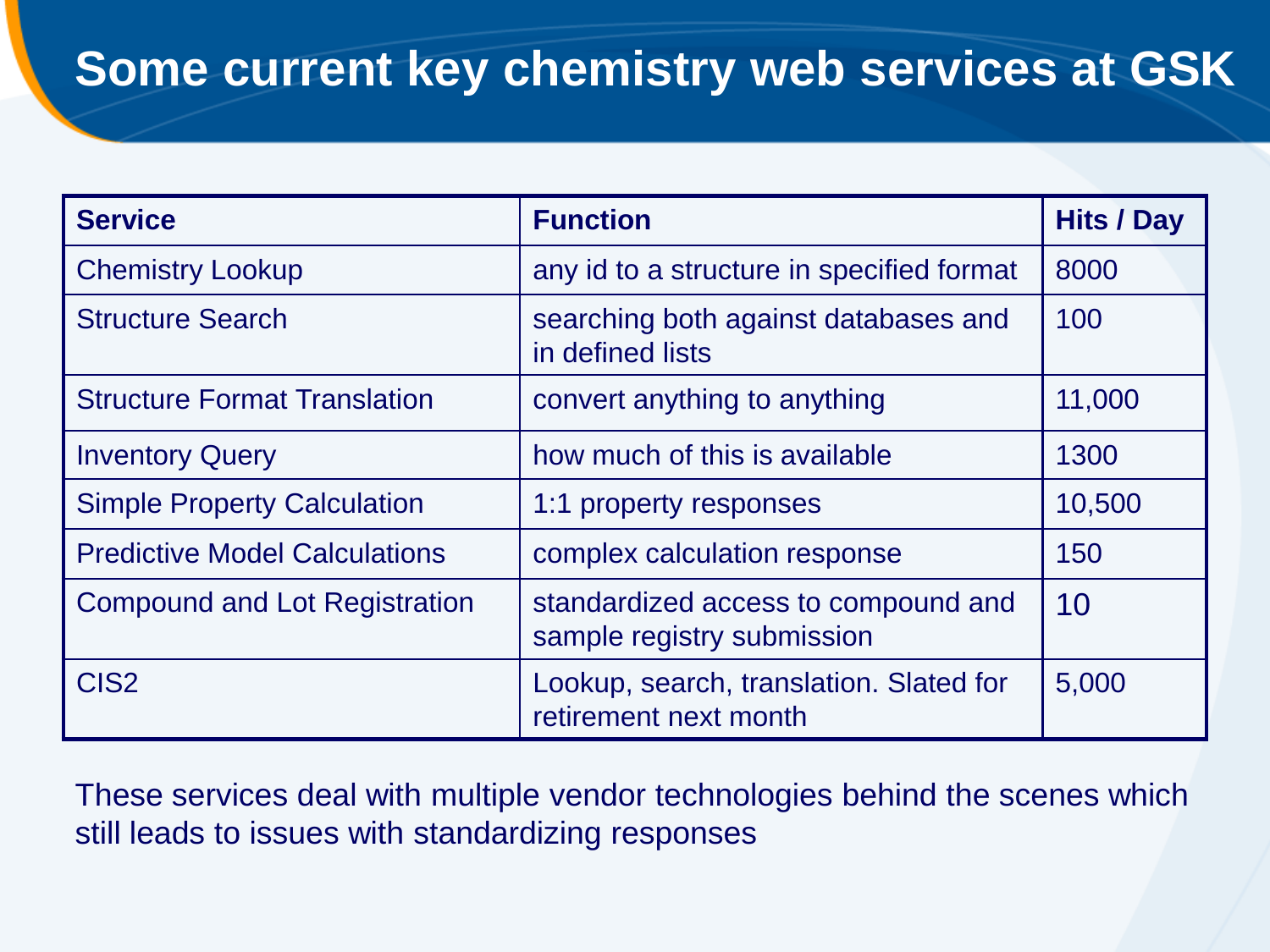#### **A closer look at three examples**

How multiple technology and multiple vendor issues have been resolved with web services in...

- Structure Format Translation  $\bullet$
- Property Calculation  $\bullet$
- Structure Search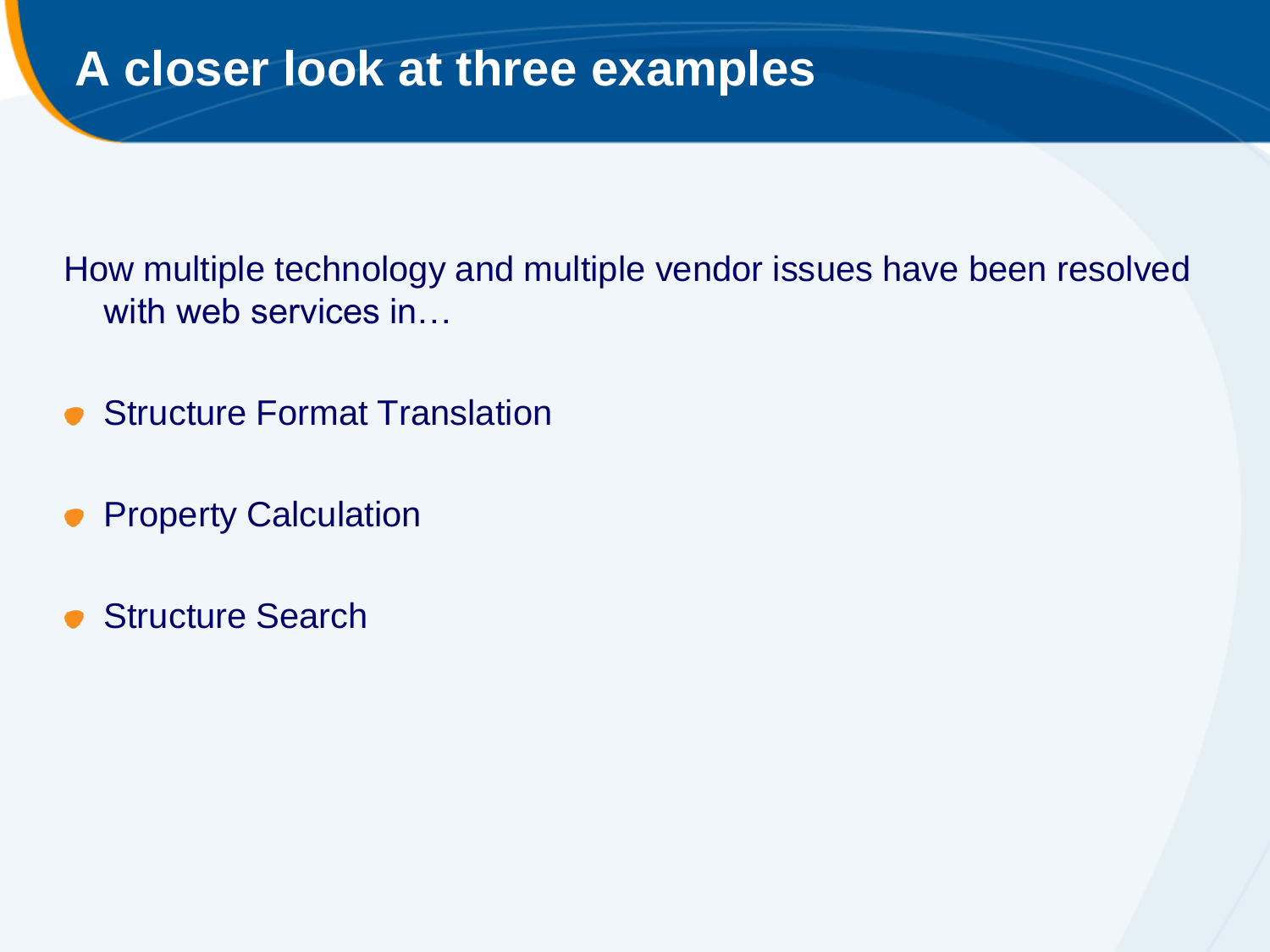#### **Structure Conversion via Services**

- Originally, chemistry format conversions were performed by a **collection of services**.
- Often the same conversion could be carried out by **multiple vendor algorithms**.
- Many common conversions actually required **multiple service calls** Chime  $\rightarrow$  SMILES = Chime  $\rightarrow$  molfile  $\rightarrow$  SMILES
- Conversions only produced **text-based structure** formats, not binary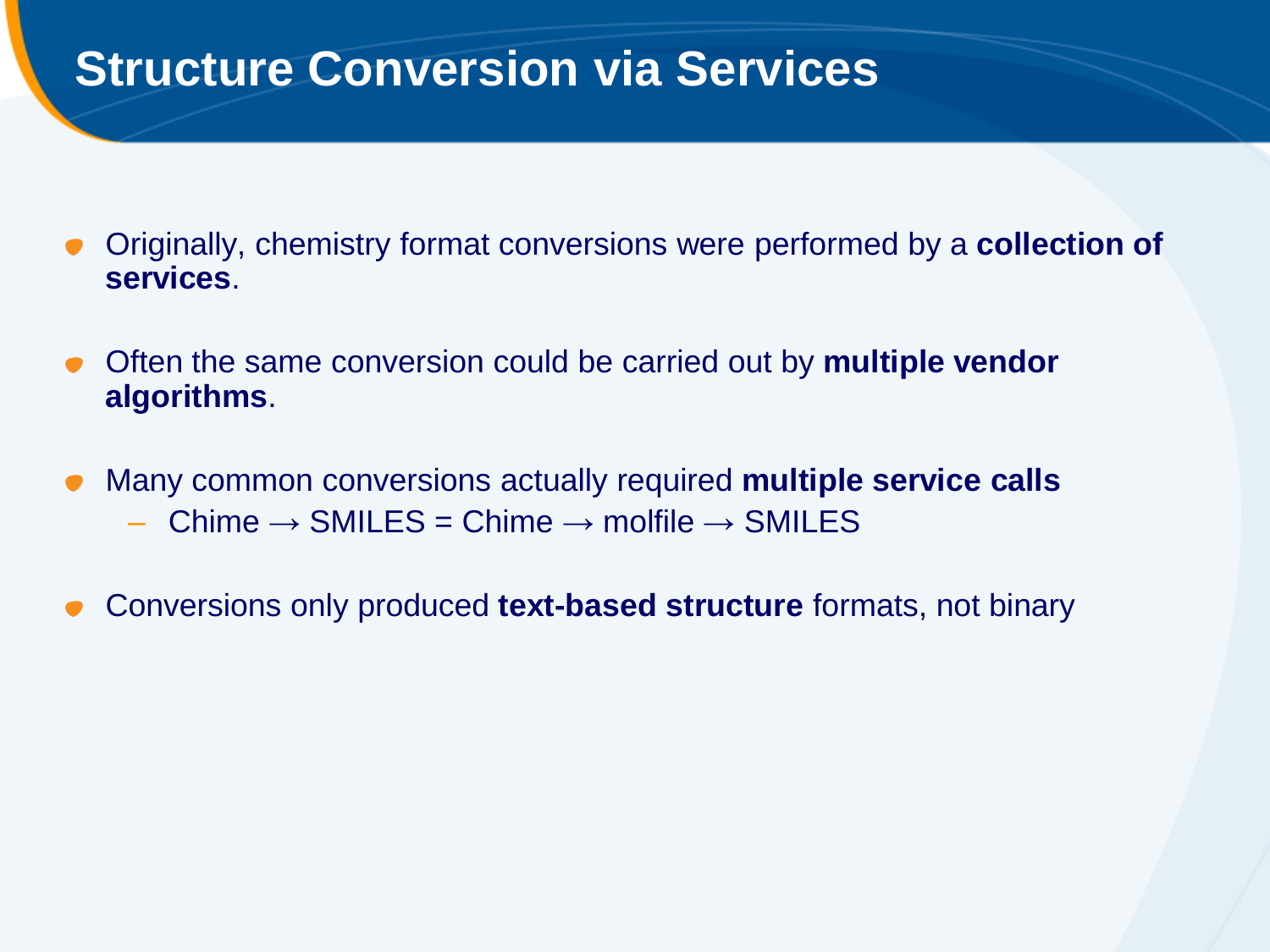## **Structure Format Translation Service (SFTS)**

Rationalize the collection of services and vendor solutions

- Implement a **single service** for all structure translations.
- Set a **preferred default** vendor when multiple vendors can do the same conversion, e.g.
	- $-$  SMILES  $\rightarrow$  Molfile V2000
	- $-$  SMILES  $\rightarrow$  Molfile V3000
	- $-$  Molfile  $\rightarrow$  SMARTS
- Allow clients to optionally specify a different vendor from the default.
- Provide capability for **multi-step conversions**, which can be automatically solved based on the preferred vendor profile.
	- $Chime \rightarrow SMILES$
- Support binary **image output formats** in addition to strings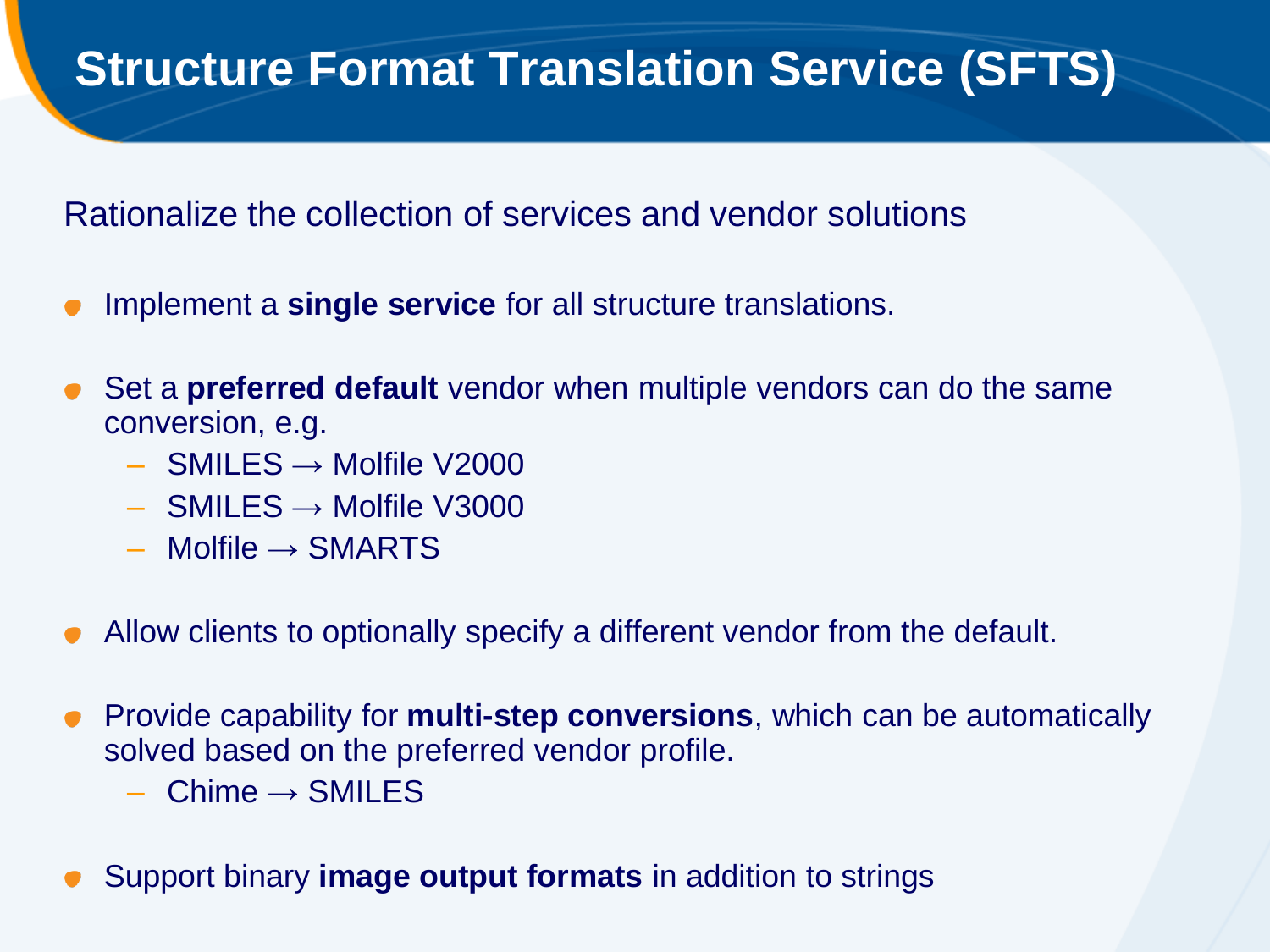### **SFTS Architecture**

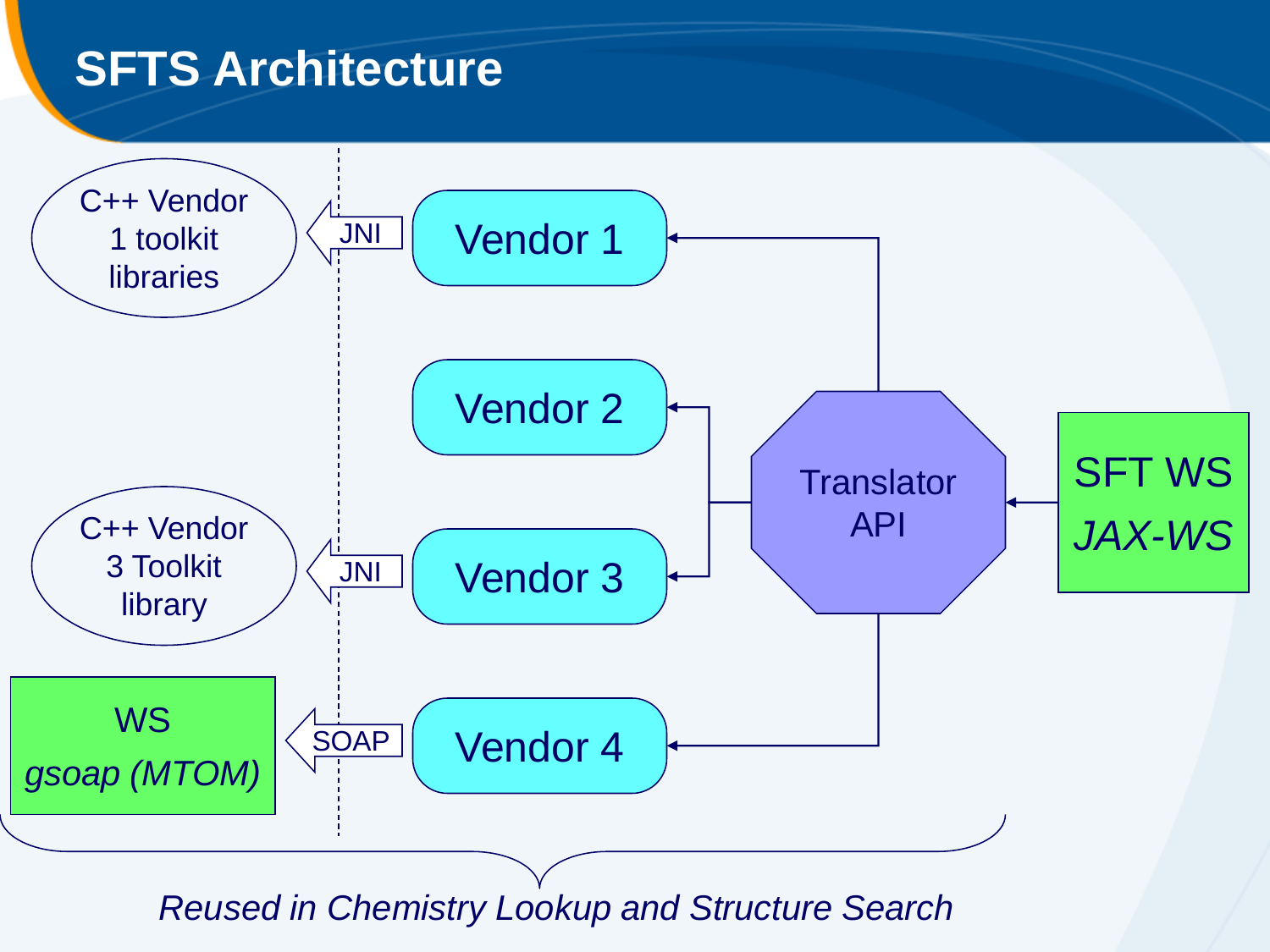

#### Resulting service is both **backward compatible** and **upgradeable**

- Conversion algorithms get upgraded without requiring client changes
- Clients can maintain **vendor continuity** if needed
- New vendor conversions can be **added as plug-ins** detected at server startup
- Errors are handled cleanly and can be passed through multi-step conversions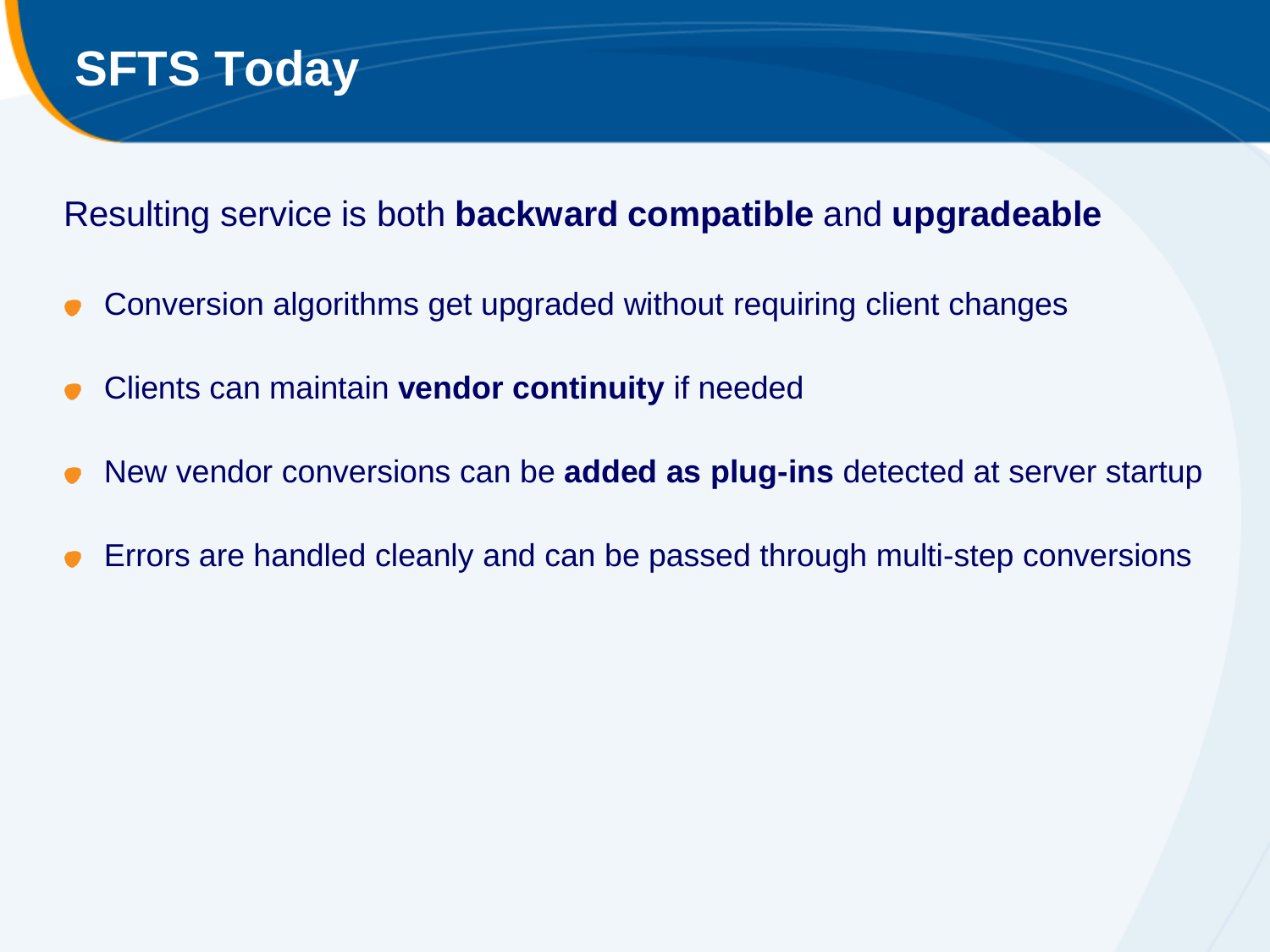#### **Property and Model Calculation via Services**

- Scientific groups use a multitude of products to generate ADMET models that  $\bullet$ need to be delivered to the scientists' desktops.
- Many models use properties from more than one vendor/technology in the algorithm.
- Scientists need a simple single interface to **all** the properties vendors can produce and the models scientists design.
- Some models are computationally intensive, so the service interface must support time-consuming calculations.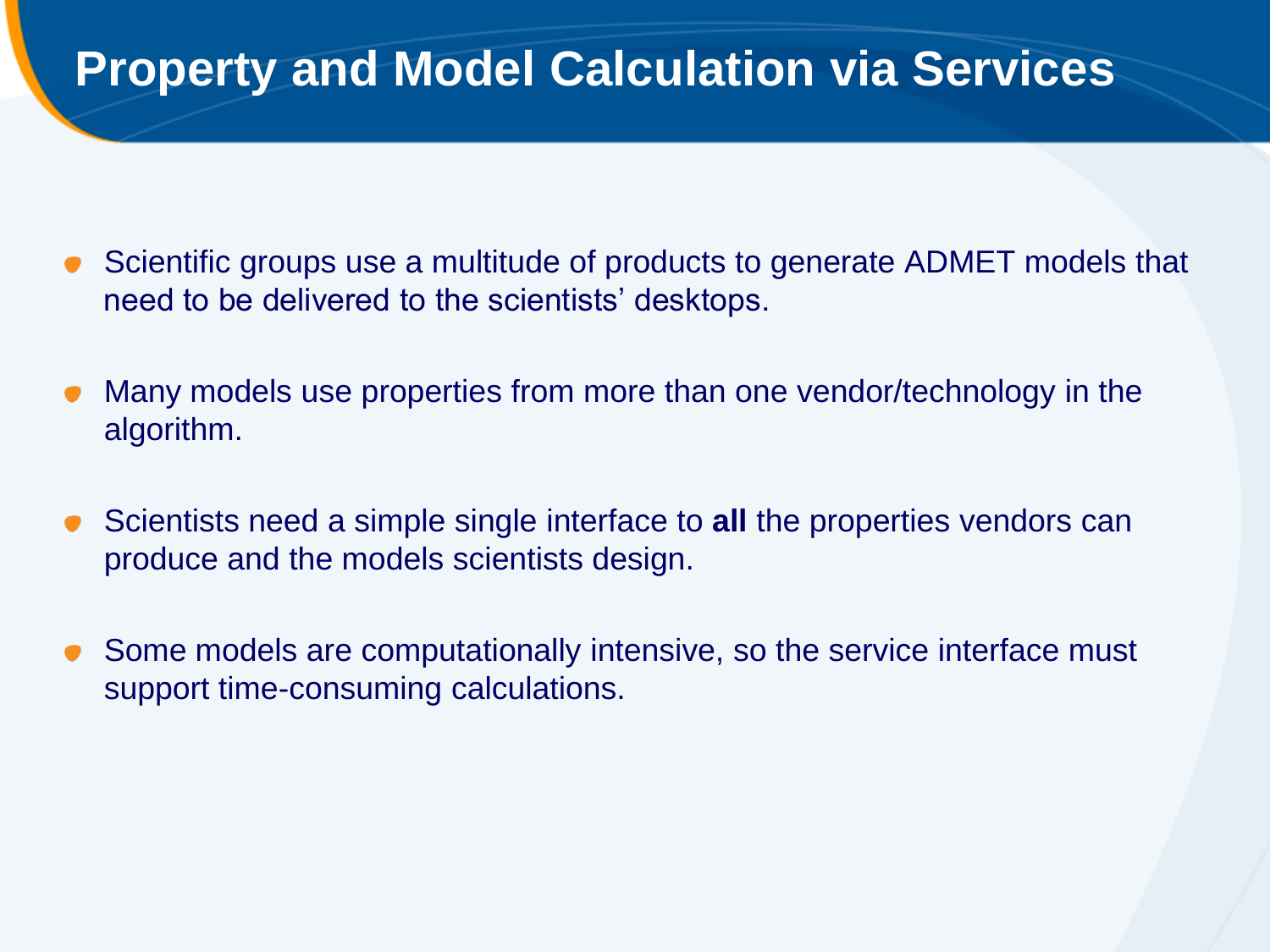## **Derived Property Service (DPS)**

**Remove complexity** of delivering vendor based properties by wrapping them all under a single service.

- **Science groups own the content** created using a range of vendor products.
	- Service framework is in Java, but models are in many languages
	- Many vendor algorithms are also embedded in the models.
- A **model deployment tool** allows scientists to control content of the web  $\bullet$ service without any need for IT intervention.
	- Scientists can access all the vendor properties needed for their model without any need to understand the vendor interface.
	- Option to version properties used or default to latest, *but* leads to some lifecycle management issues
- Model governance and lifecycle issues are in the hands of science groups.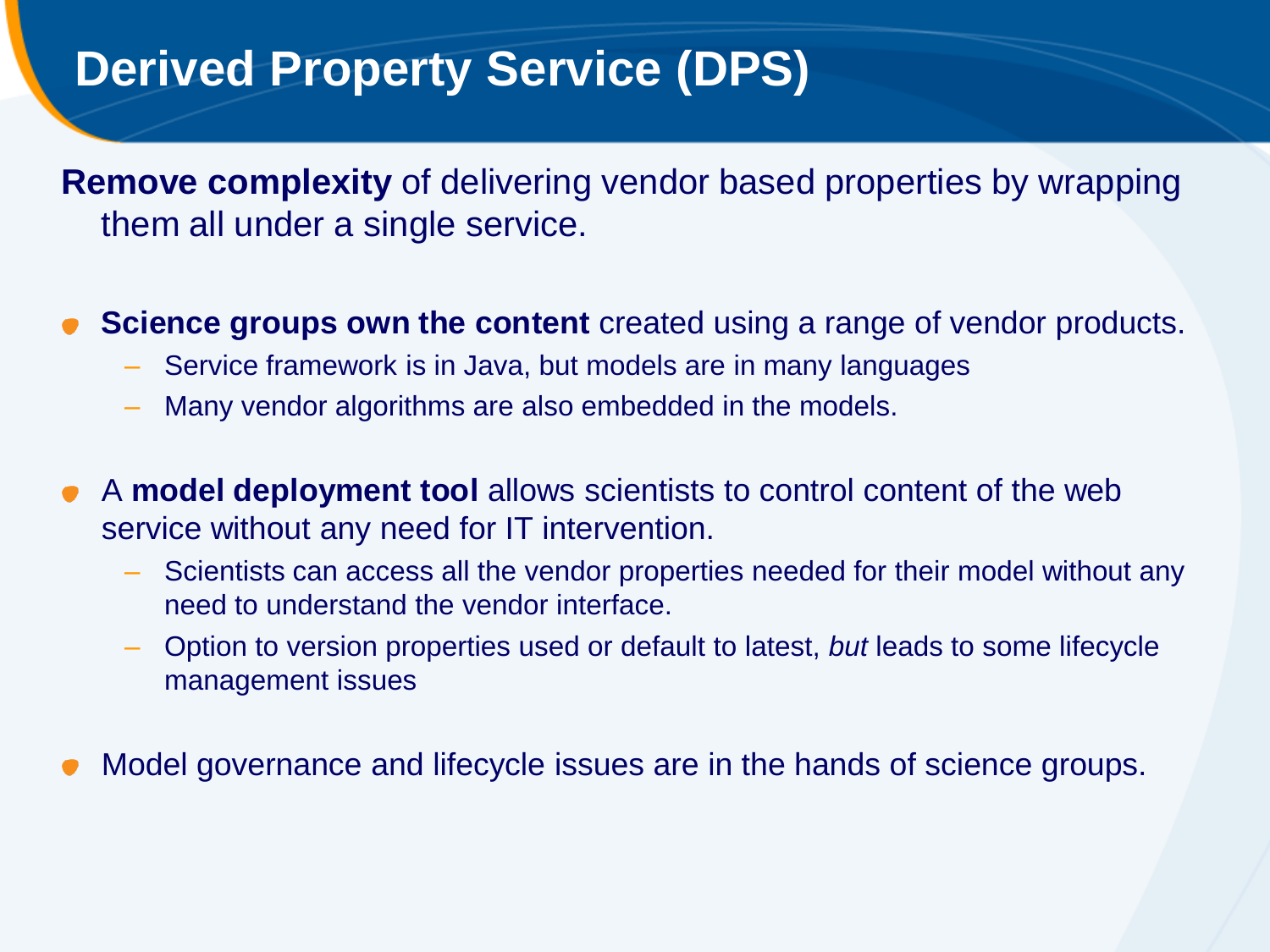### **DPS Architecture**

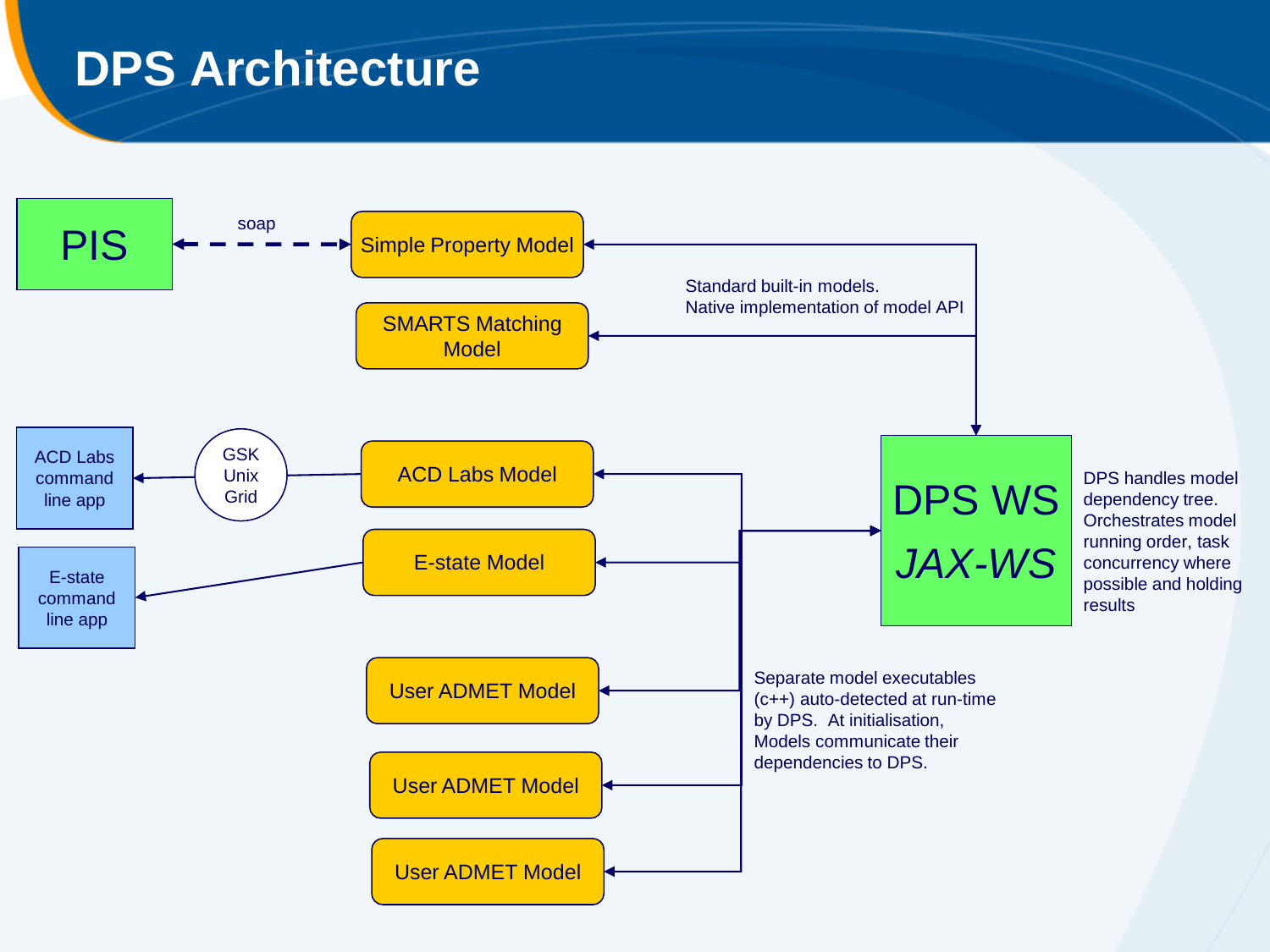#### **DPS Today**

DPS developed into an **asynchronous** web service.

- Asynchronous methods solve issues with **timeouts** from long-running calculations
- **Load-balancing** across multiple hardware servers helps reliability and performance, but causes issues retrieving data from a particular server
- **Cookie-based persistence** is used, but that requires client to conform to standard and reduced performance gain from load balancing
- Latest services use **database to persist job state** to allow any server to retrieve results or get status (particularly important in substructure)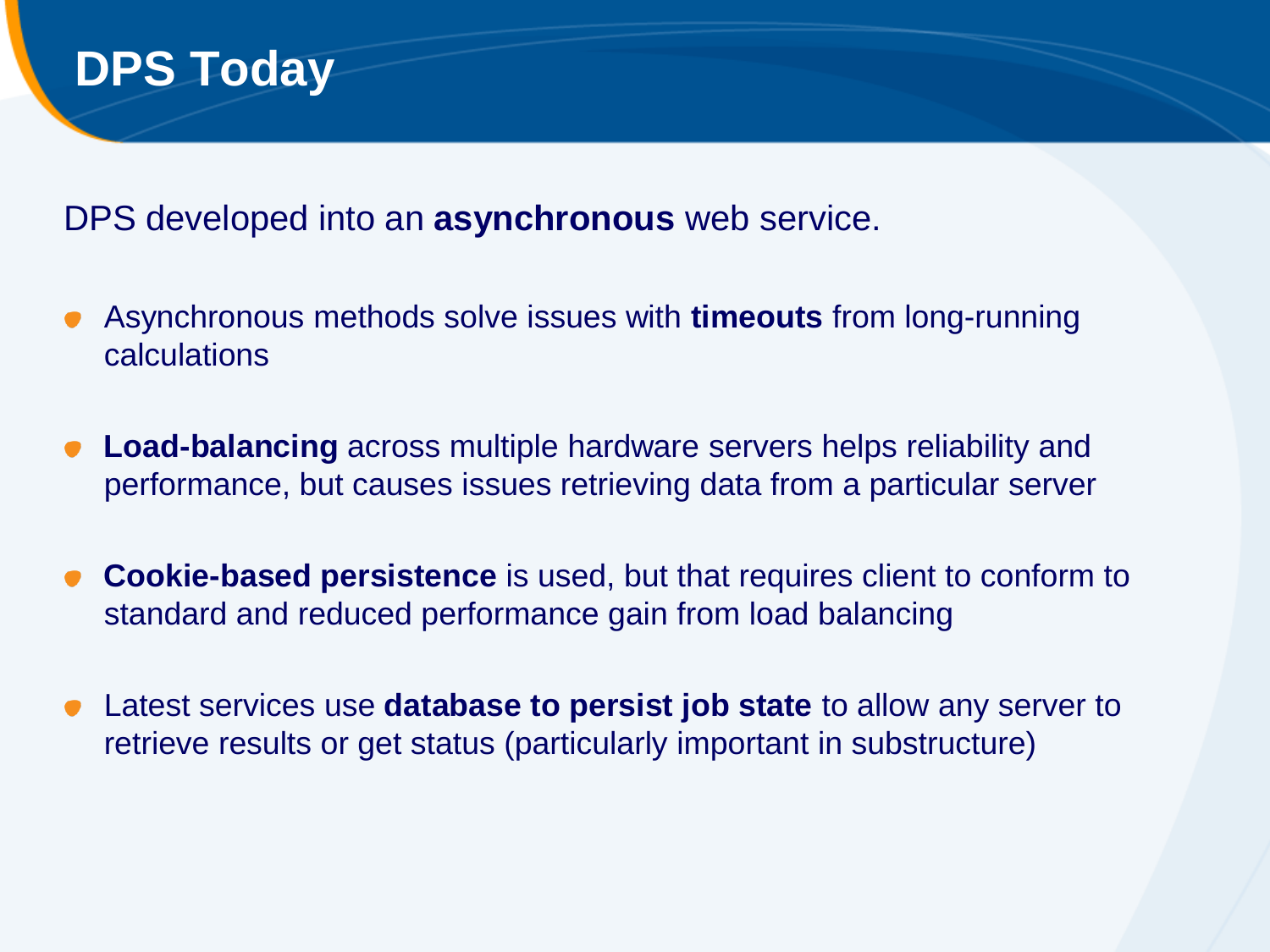#### **Substructure Search via Services - Goals**

- Searches should have a single interface, regardless of underlying database technology.
	- Searches should accept queries in SMARTS or molfile format.
	- Searches should allow users to specify the result format
- Response should be quick, no more than 3-4 seconds.
- Result matches must be consistent with expectations.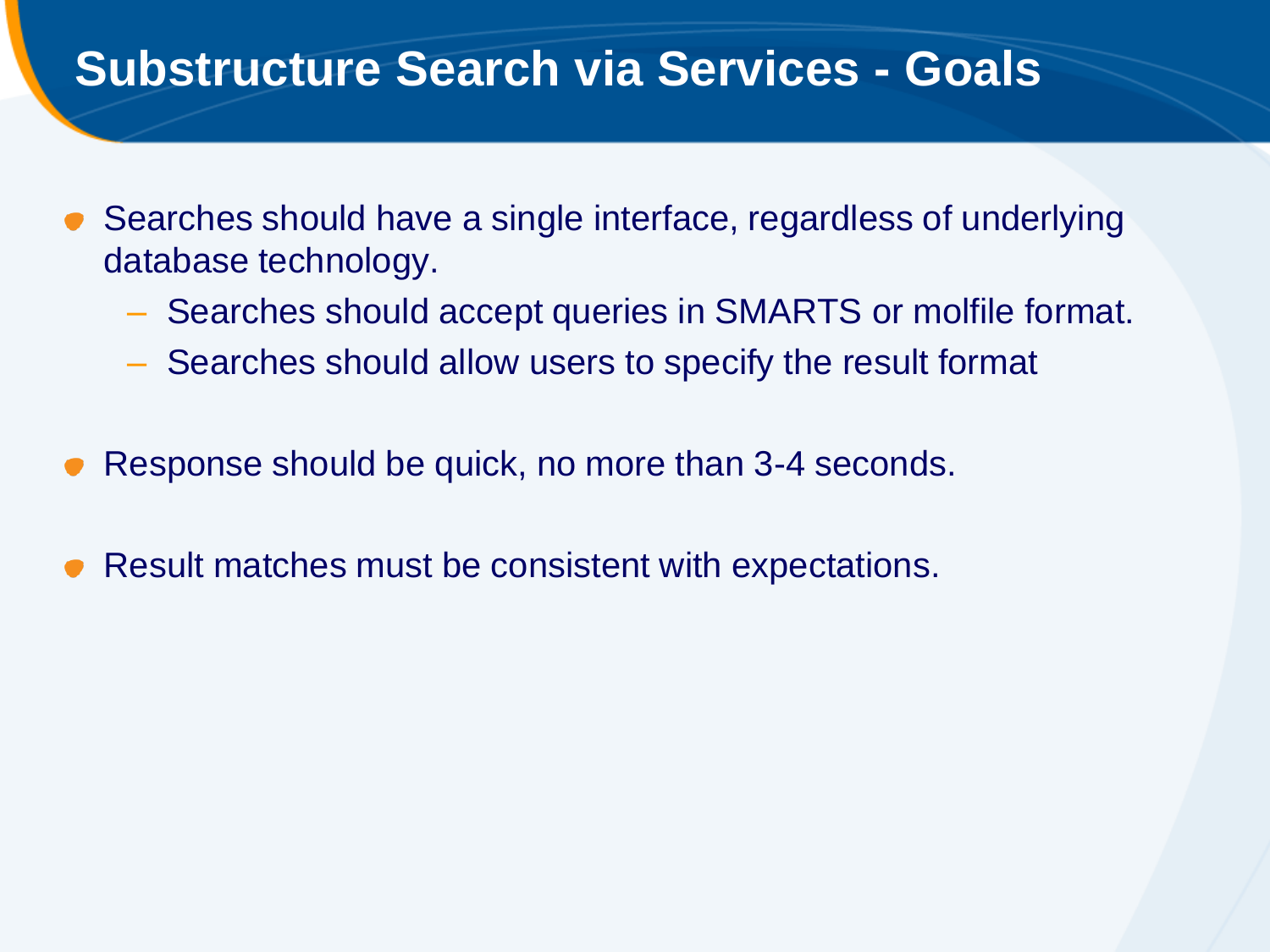#### **Substructure Search via Services - Obstacles**

- Large result sets took too long to return, leading to HTTP timeouts.
	- Service did not respond until **all** results were obtained.
	- Searches across multiple databases were **sequential**.
- Search queries and result formats needed to be adaptable to users' needs, and not dependent upon underlying search technology.
	- Expected search results differ depending on what drawing tool (mofile, SMILES, SMARTS) is used to create the query
	- Users may prefer the results in a format different from what is native to a given cartridge technology.
	- Users expect chemically equivalent drawings to return consistent data (tautomerism, aromatic/non-aromatic, charge-separated, etc.)
	- Molfile  $\rightarrow$  SMARTS conversion not easy. SMARTS  $\rightarrow$  molfile still not viable.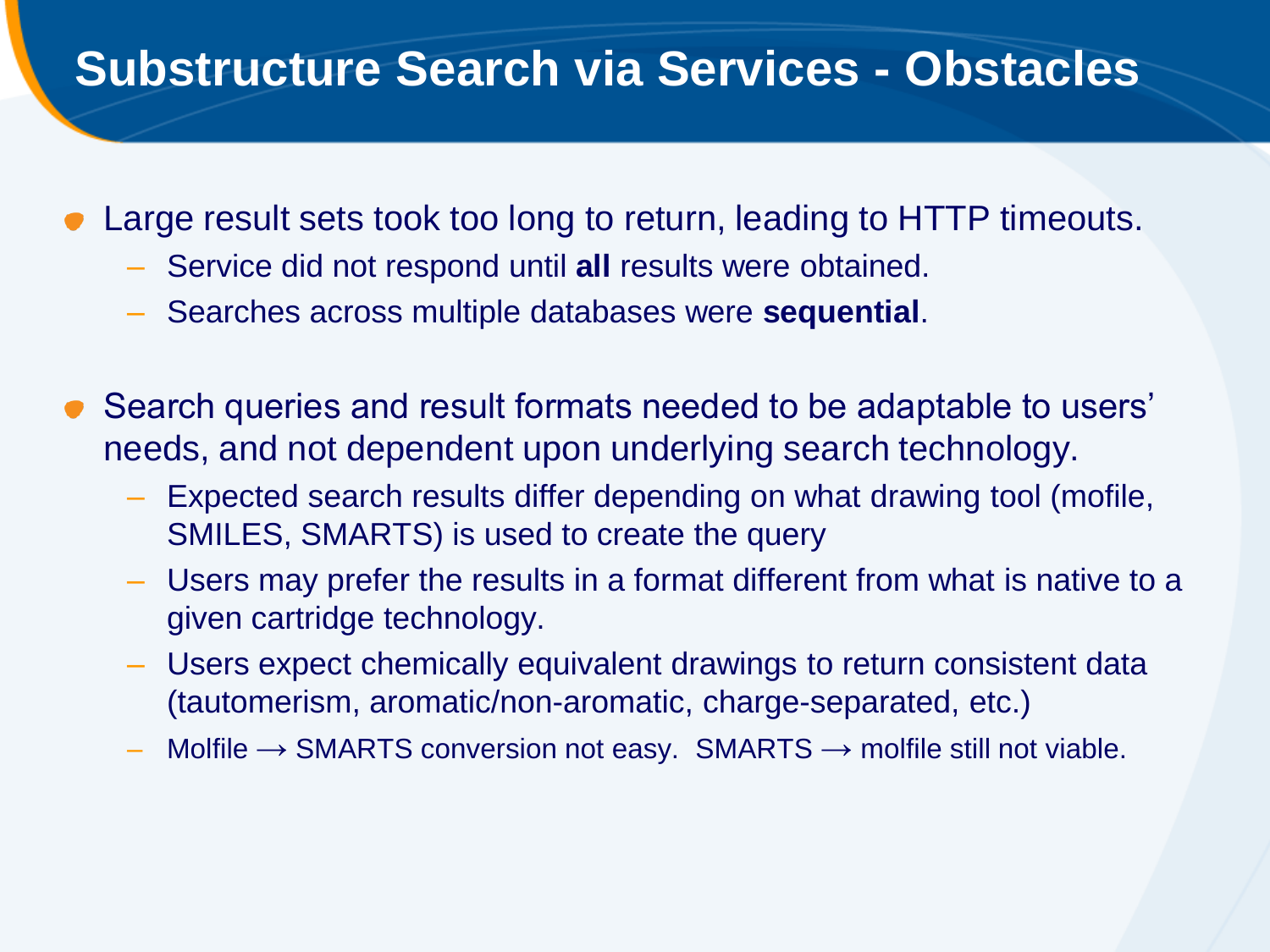## **Structure Search Service (SSS)**

- Users agreed on a set of set of search behaviors
	- All data sources can return molfiles **or** SMILES.
	- But queries are performed with SMARTS, not SMILES or query molfiles.
	- SMARTS queries are adapted (by conditionally applying terminal atoms, implicit/explicit hydrogen atoms, etc.) so results more closely match those from the database vendor technology, e.g. MDL.
- SSS employed several strategies to improve service responsiveness
	- Make all similarity and substructure search calls **asynchronous**, preventing timeouts.
	- **Return partial results** before the search is complete.
	- **Paginate results** to keep XML response size manageably small.
	- Provide estimated time and number of hits for full results.
	- Federate search across multiple databases in **parallel.**
	- **Persist search results** for 24 hours, saving time on repeat queries.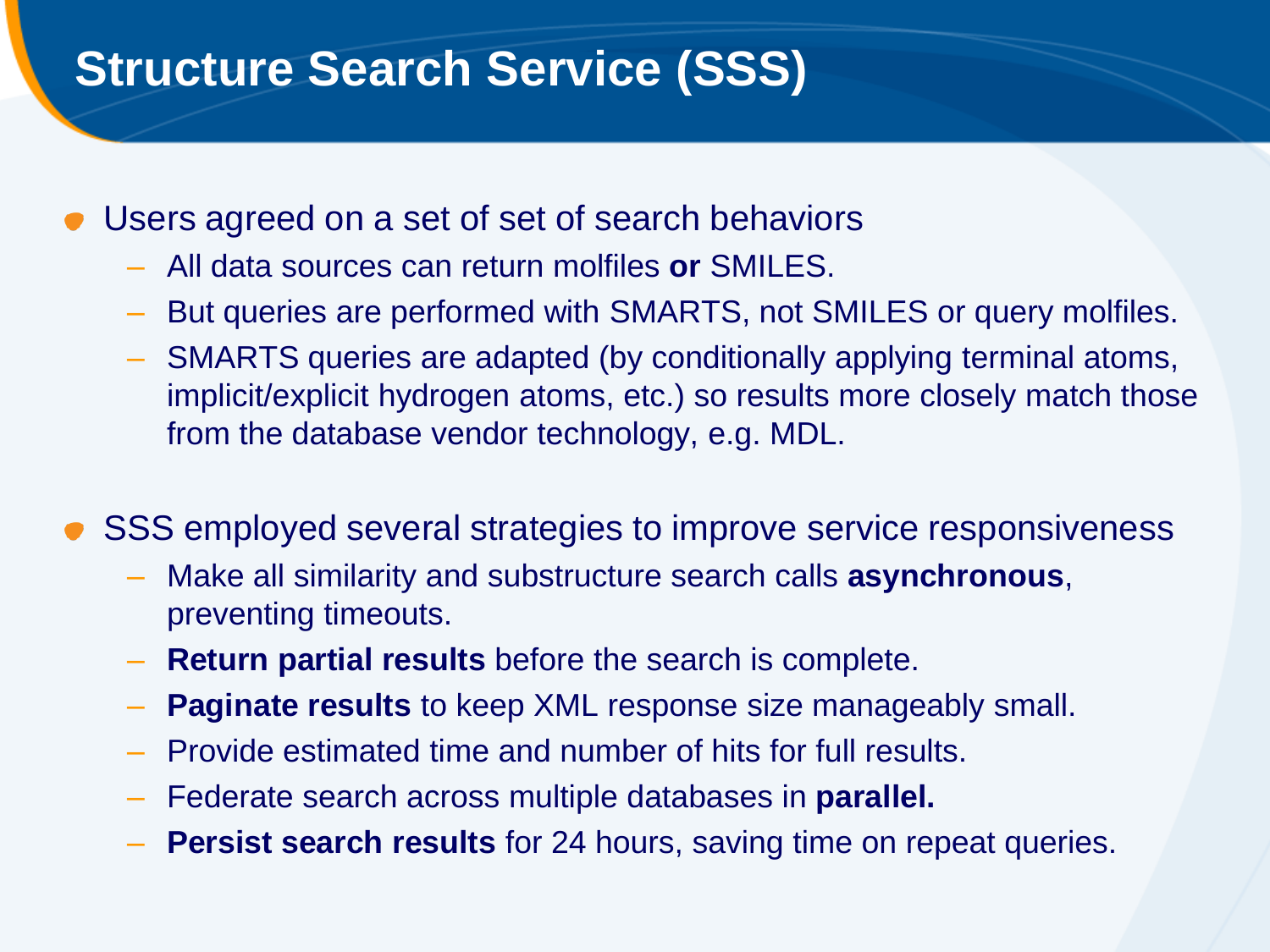#### **SSS Asynchronous Search and Pagination**

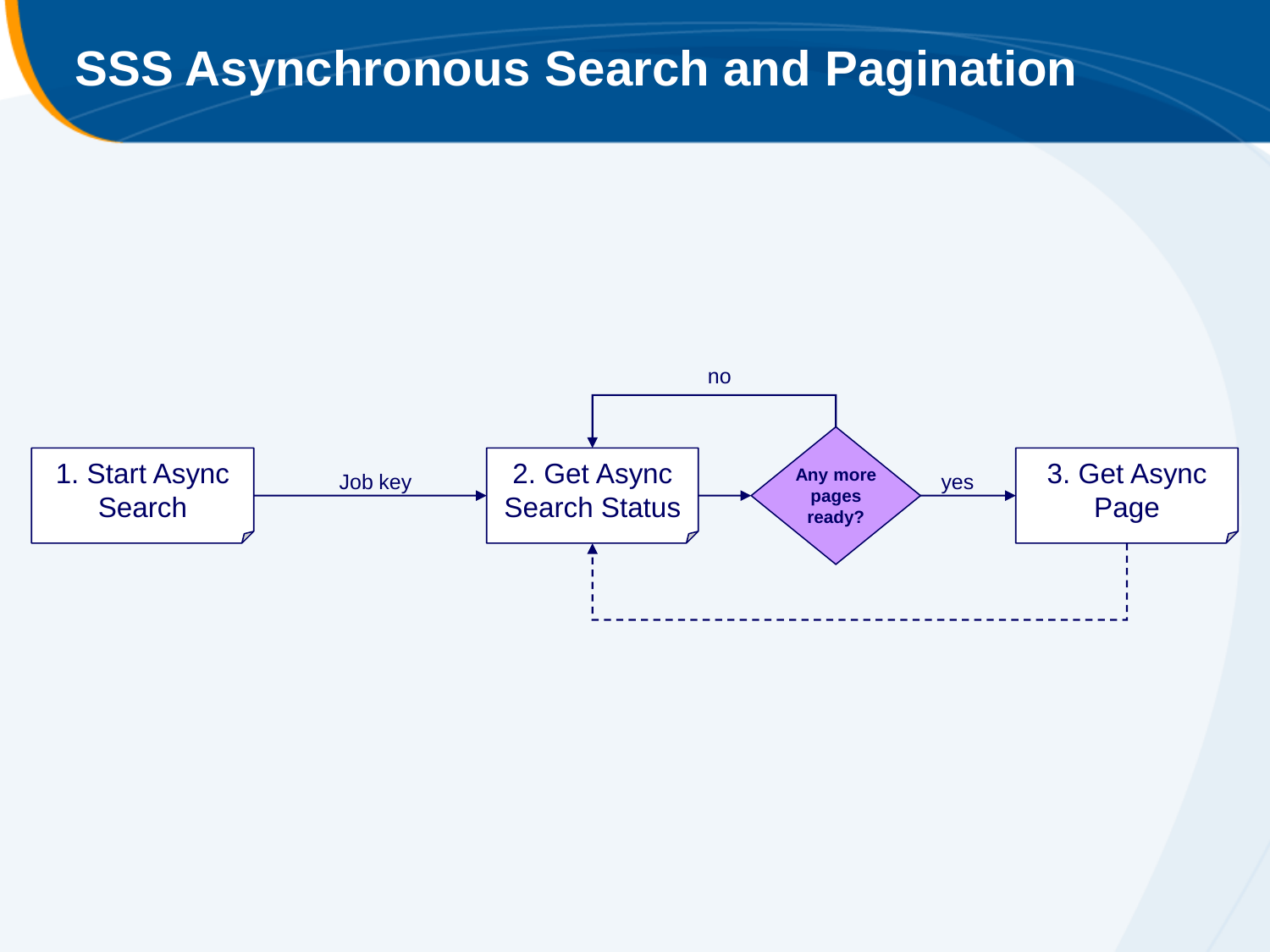#### **SSS Architecture**

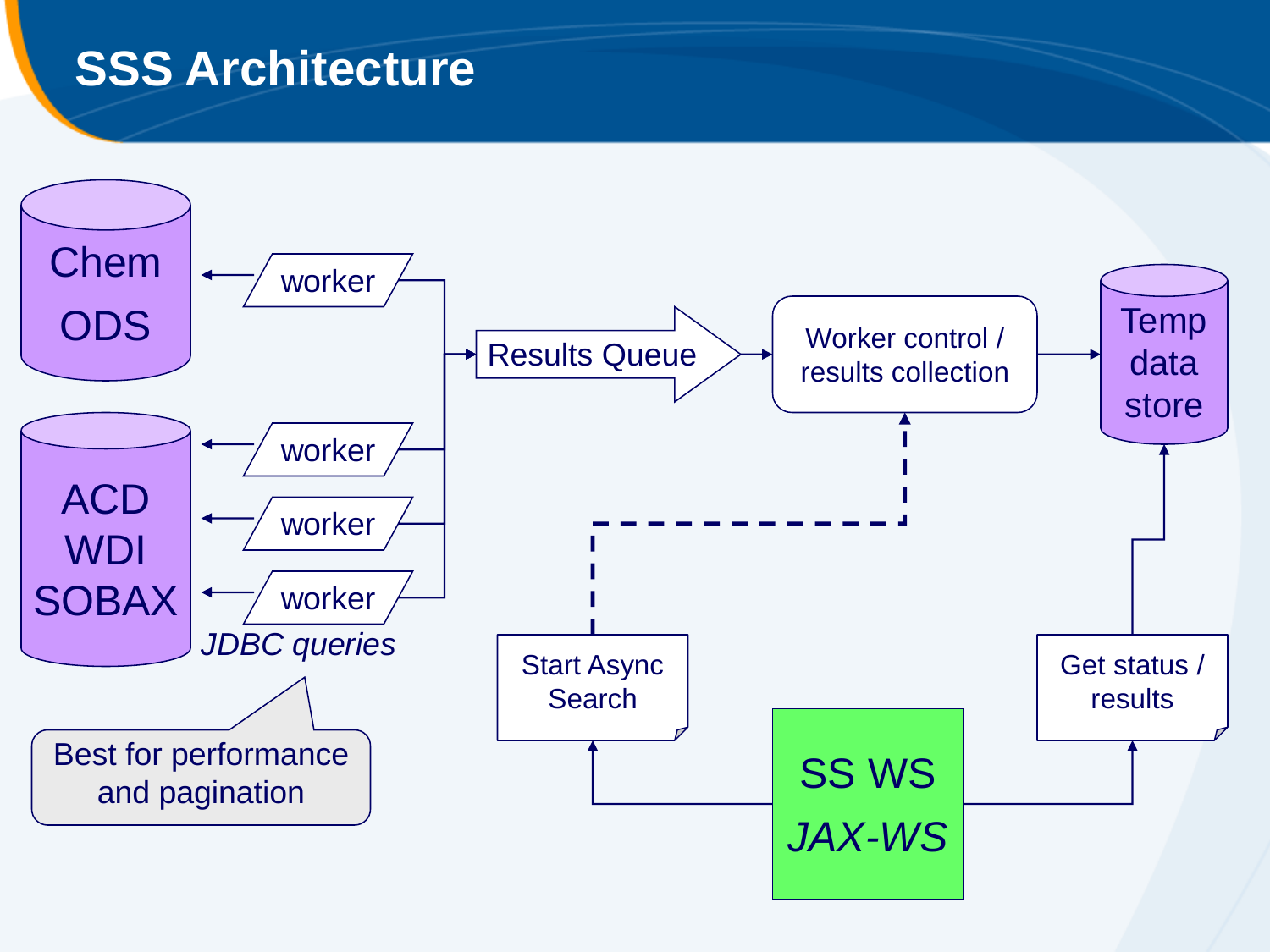### **Cross Technology Database Issues**

Multiple technology exists in the underlying databases at GSK. There still doesn't appear to be a single solution which solves all issues.

#### **Performance**

- Vendor specific technology tends to perform faster.
- Oracle data cartridges require fine tuning to get good performance.
- Different vendor data cartridges have different performance profiles.
- Multiple data cartridges may be needed on the same data set.

#### **Flexibility**

- Federation across multiple databases leads to user issues when different technology handles the same query differently.
	- Results sets come back from different technologies and are merged, which can lead to inconsistency (especially for herterocyclic aromaticity interpretation)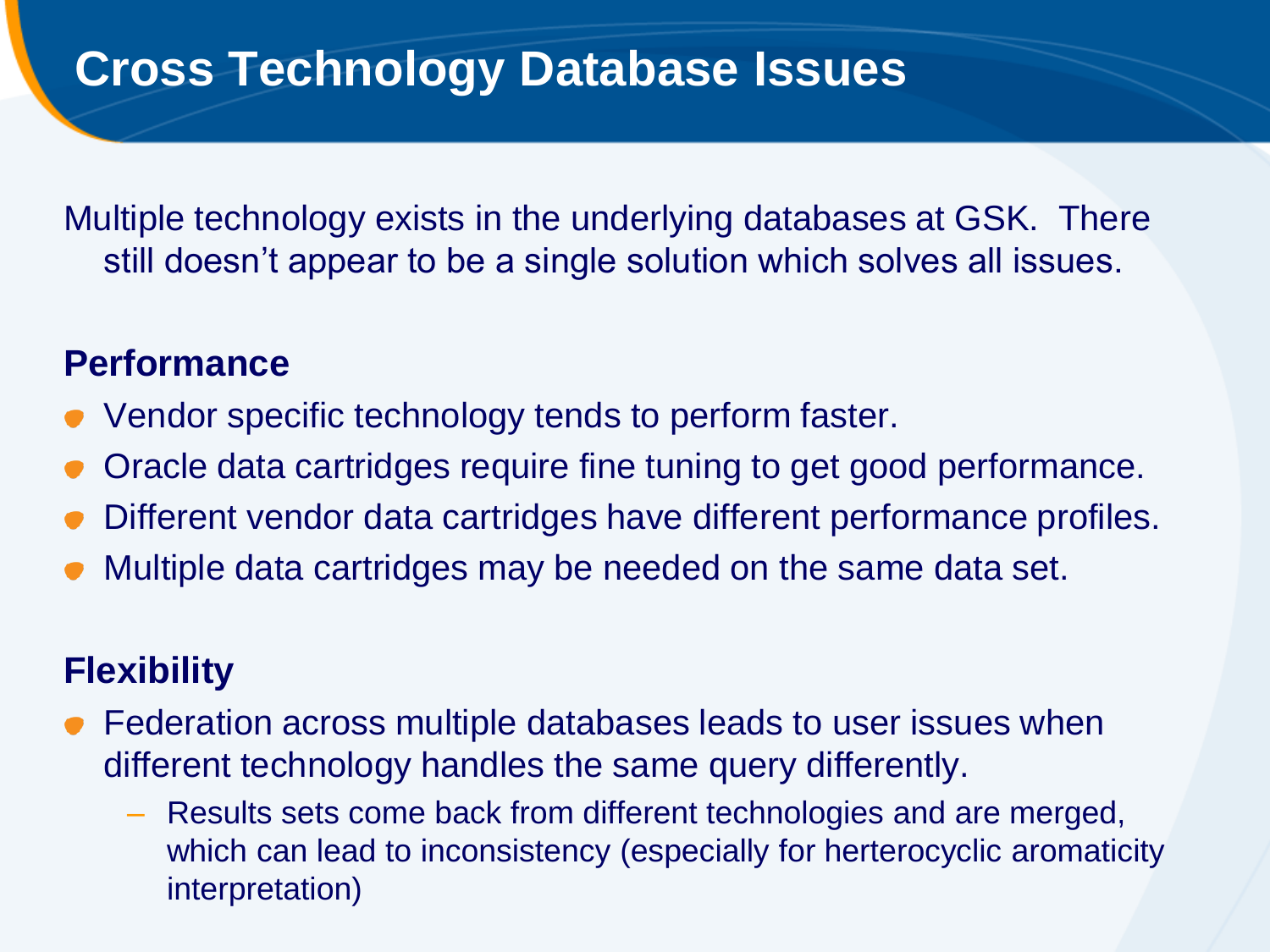# **What is next for SOA?**

SOA is now fully embedded in Chemistry and GSK architecture

- More hosted services/algorithms/data to plug in.
- Need for better middle layer data federation and data cleansing tools.
- Security and externalization standards need to be applied across **services**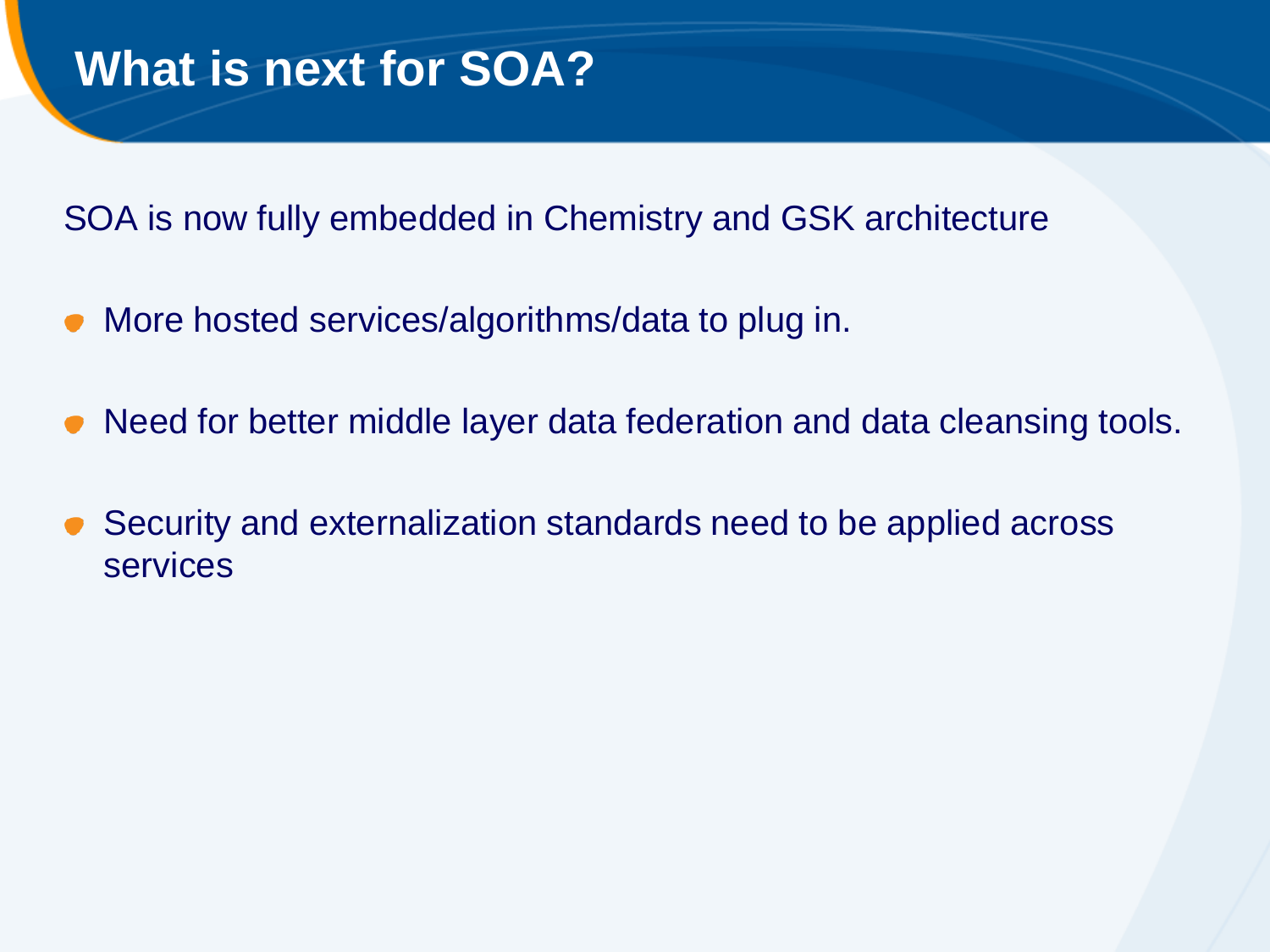#### **Some final issues**

- Despite fully conforming with WS-I standards, not all web service clients can cope with GSK web service WSDLs
- Necessary updates to WSDLs have prevented GSK from realizing the  $\bullet$ full benefit of uplifting the services without changing the client.
- SMARTS are the standard for queries, but there is no good drawing tool for them.
- As the SOAR gets bigger it is harder to understand.
	- Need a service to orchestrate web services corporate-wide
	- Need to 'type' data better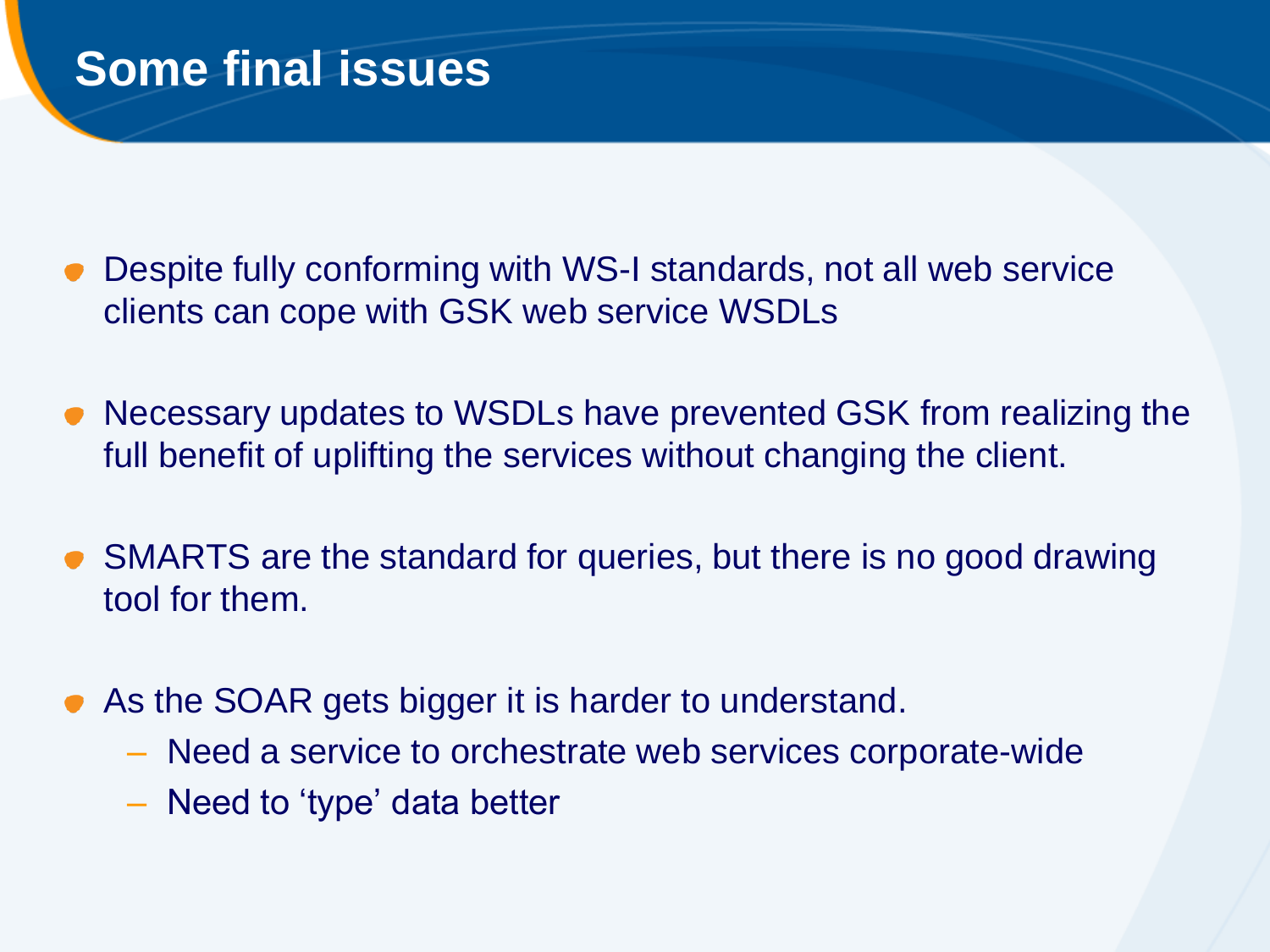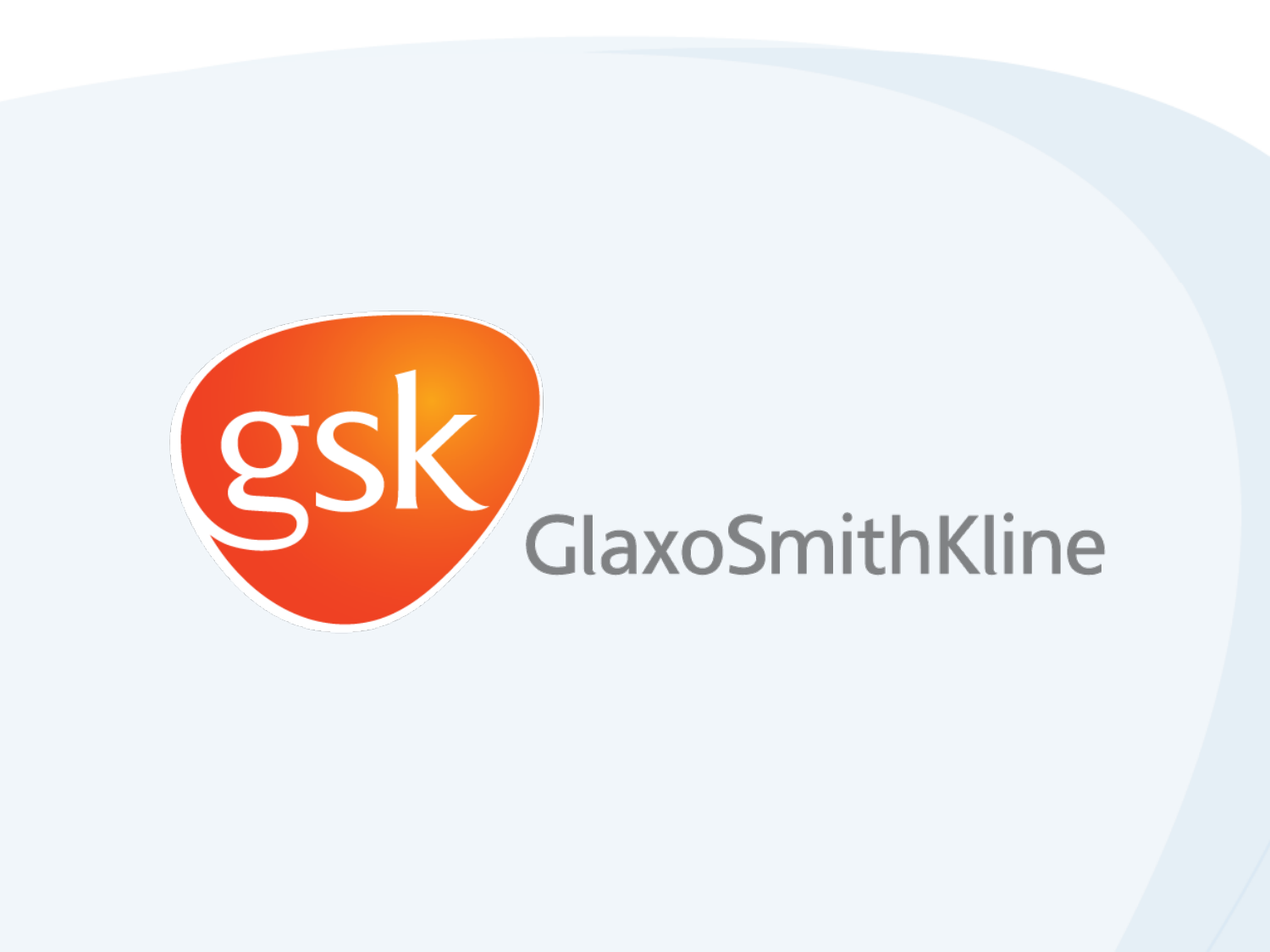# **Slides cut from presentation**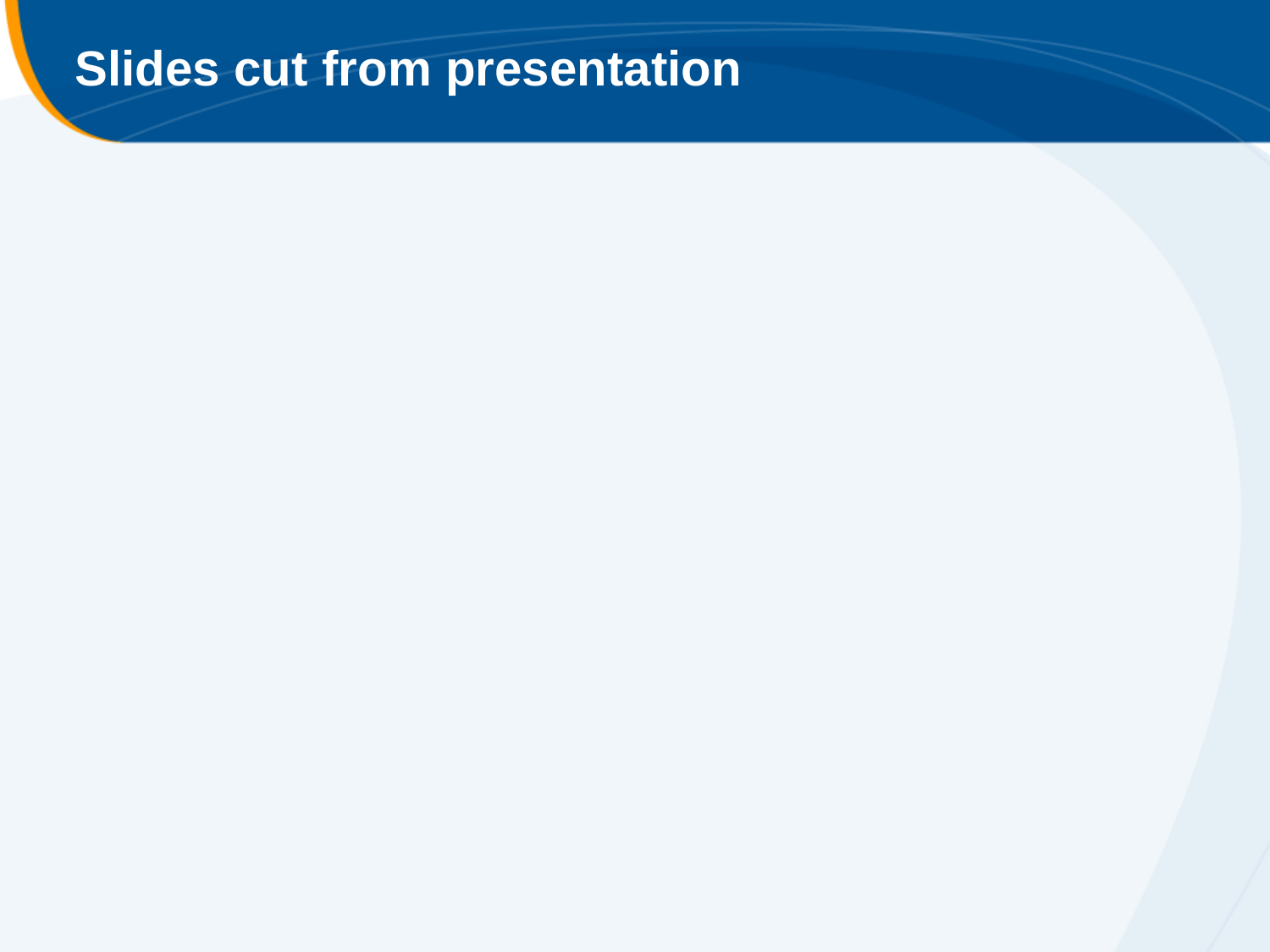#### **Intro to GSK's SOA Architecture**

- Generic picture showing apps middle layer databases. Bubbles for data cleaning and data view creation. Maybe a few contentious middle layer things to get q's unrelated to CXN
- This is just a rough sketch I can make nice later:

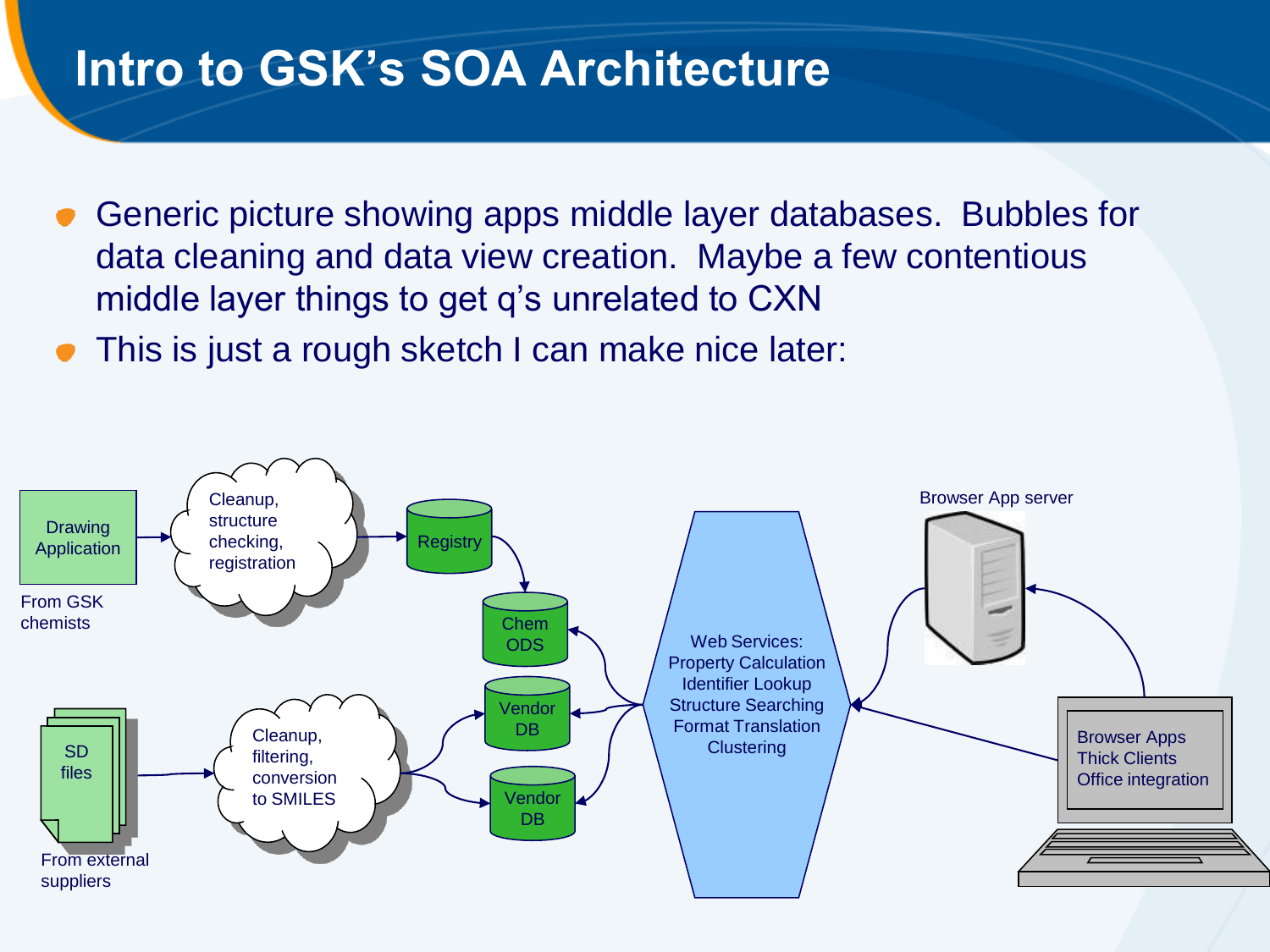### Chemistry Lookup Service

#### Identifier relationship methods

- GetRegistryHierarchy / GetRegistryVersionHierarchy
	- Searching cods database only
	- Return results in a tree format
	- Response governed by a set of predefined behaviours:
		- NORMAL return the entire tree that the supplied identifier belongs to  $\bullet$
		- MINIMAL\_TREE return the tree but omit the siblings at the supplied identifier level  $\bullet$
		- SYNONYM\_TREES return all the related "synonym" trees
		- CURRENT\_TREE return the tree (in MINIMAL\_TREE form) that all new compounds will be registered under
	- Cross-registration identifiers supported (but will not be returned in response)
	- GetRegistryVersionHierarchy method for those users not interested in parent structures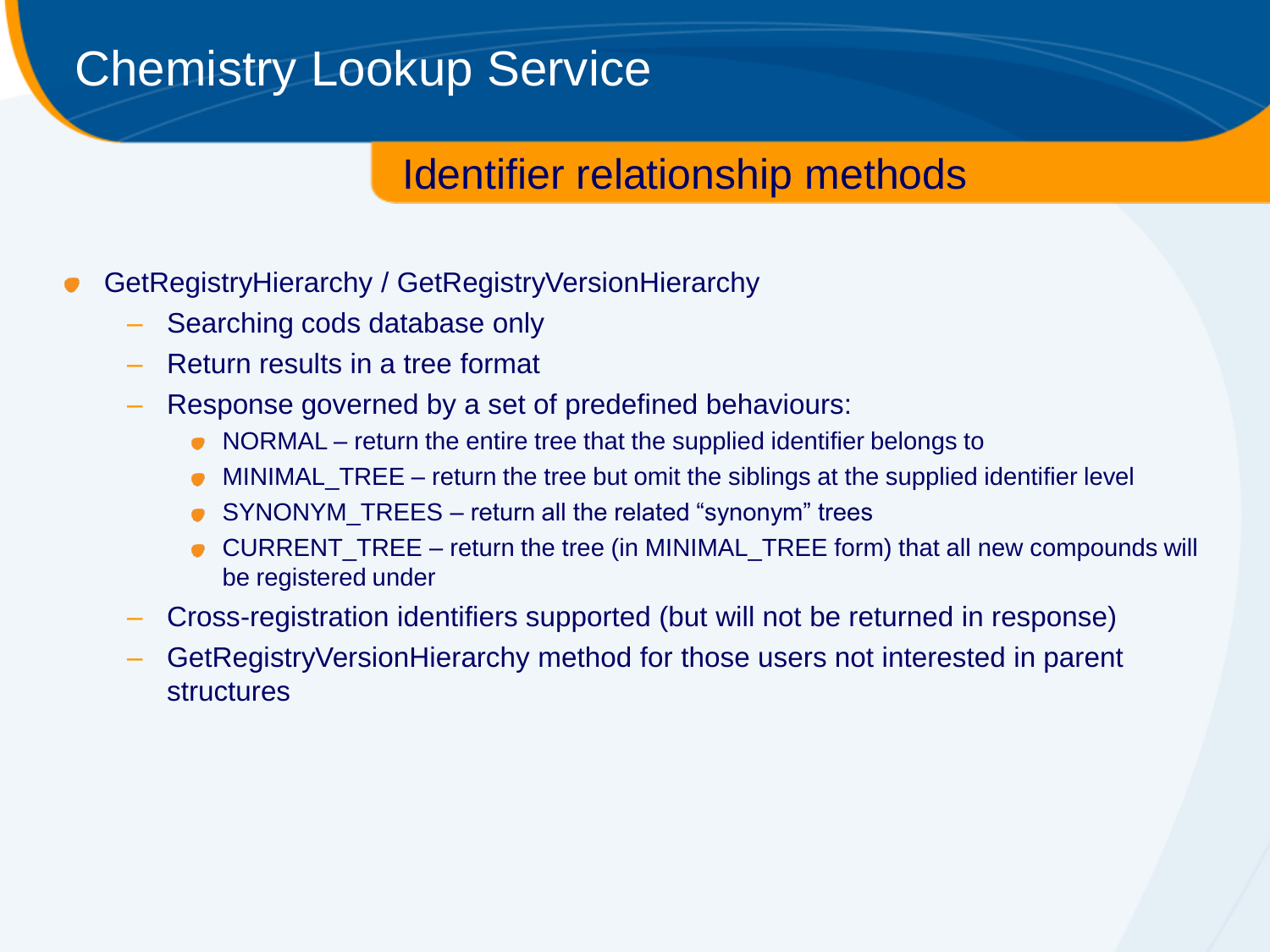### Chemistry Lookup Architecture

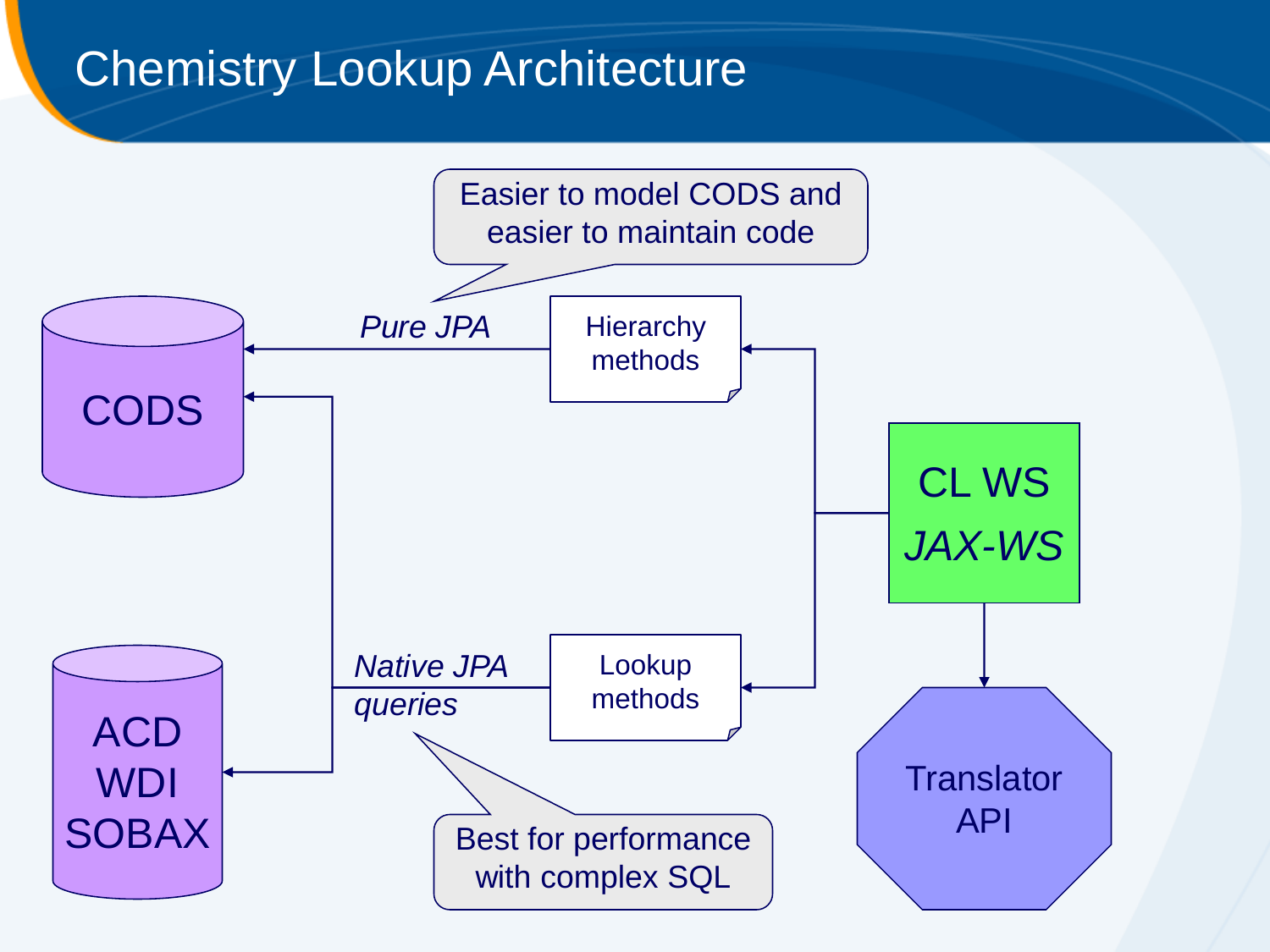### **MF Generation. Which of these is correct?**



**Q. Molecular Formula as calculated by some data cartridges**

> **C3H8ClNO2S C3H8ClNO2S C3H8ClNO2[35S] C3H7NO2S.ClH C3H7NO2[35S].ClH**

**Smiles: Cl.N[C@@H](C[35SH])C(=O)O**

**A. C3H7NO2[35S].HCl Was what the scientist wanted to see. So none of them.**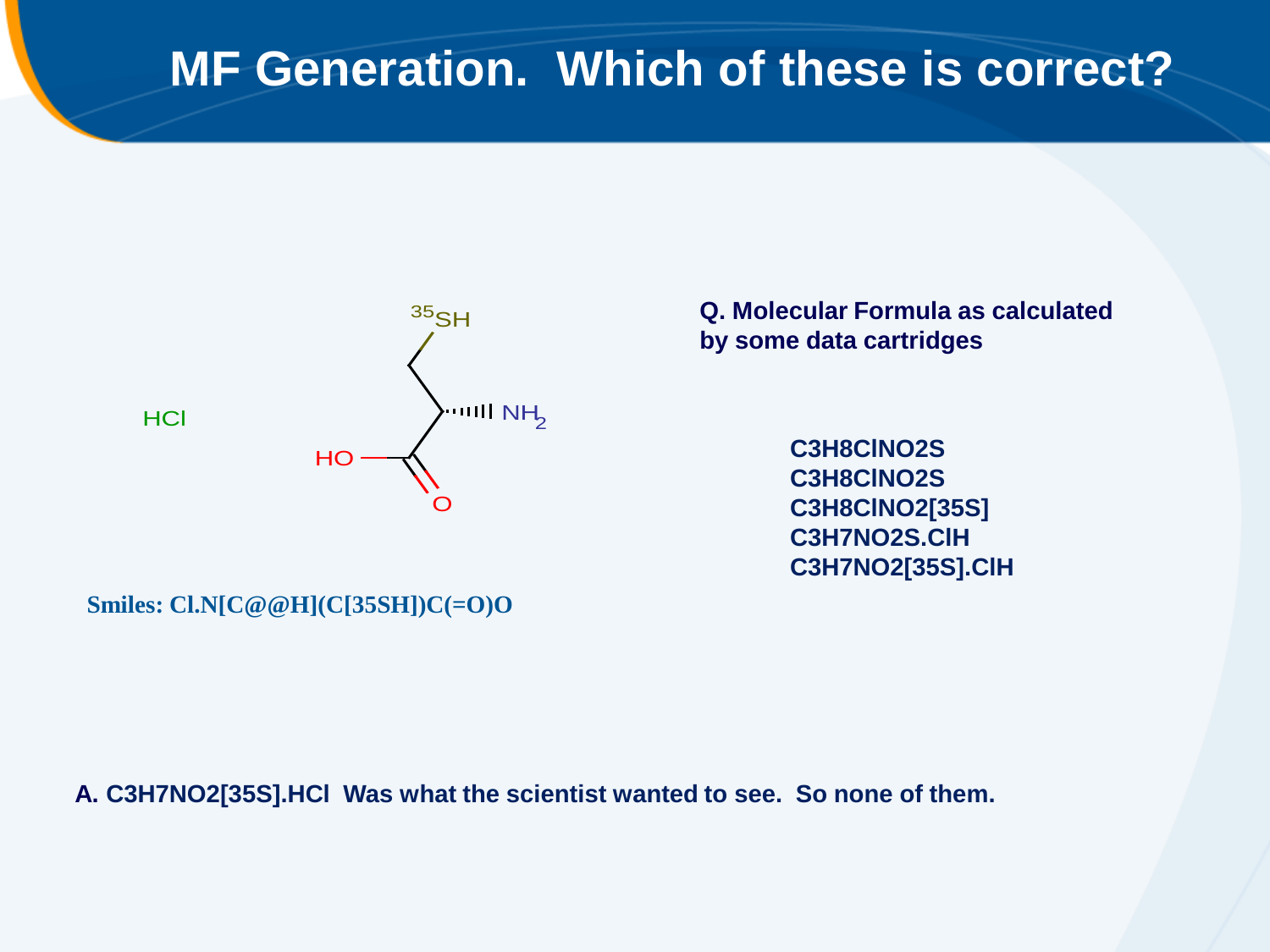# **Chemical Drawing in a Mixed Environment**

- Difficult to standardize on a single drawing package due to differing database formats. One approach is to converse with web services in molfile format and allow the services to do necessary translations.
- Most tools can not generate SMARTS queries for Daylight. Might need to use specific tool such as Marvin
- Enhanced stereochemistry such as atom-centered relative and absolute flags not universally implemented among tools, but see pretty good compatibility between ISIS/Symyx Draw and ChemDraw
- Data sgroups usage to tag data directly to structure still tends to be a problem
	- Difficult to search and interpret, layout on screen problematic, sometimes and image is better
	- Vendor specific but compatibility between ISIS/Symyx Draw and ChemDraw is improving. When is it a good idea to do it, when not, use of an image instead to show markups etc.